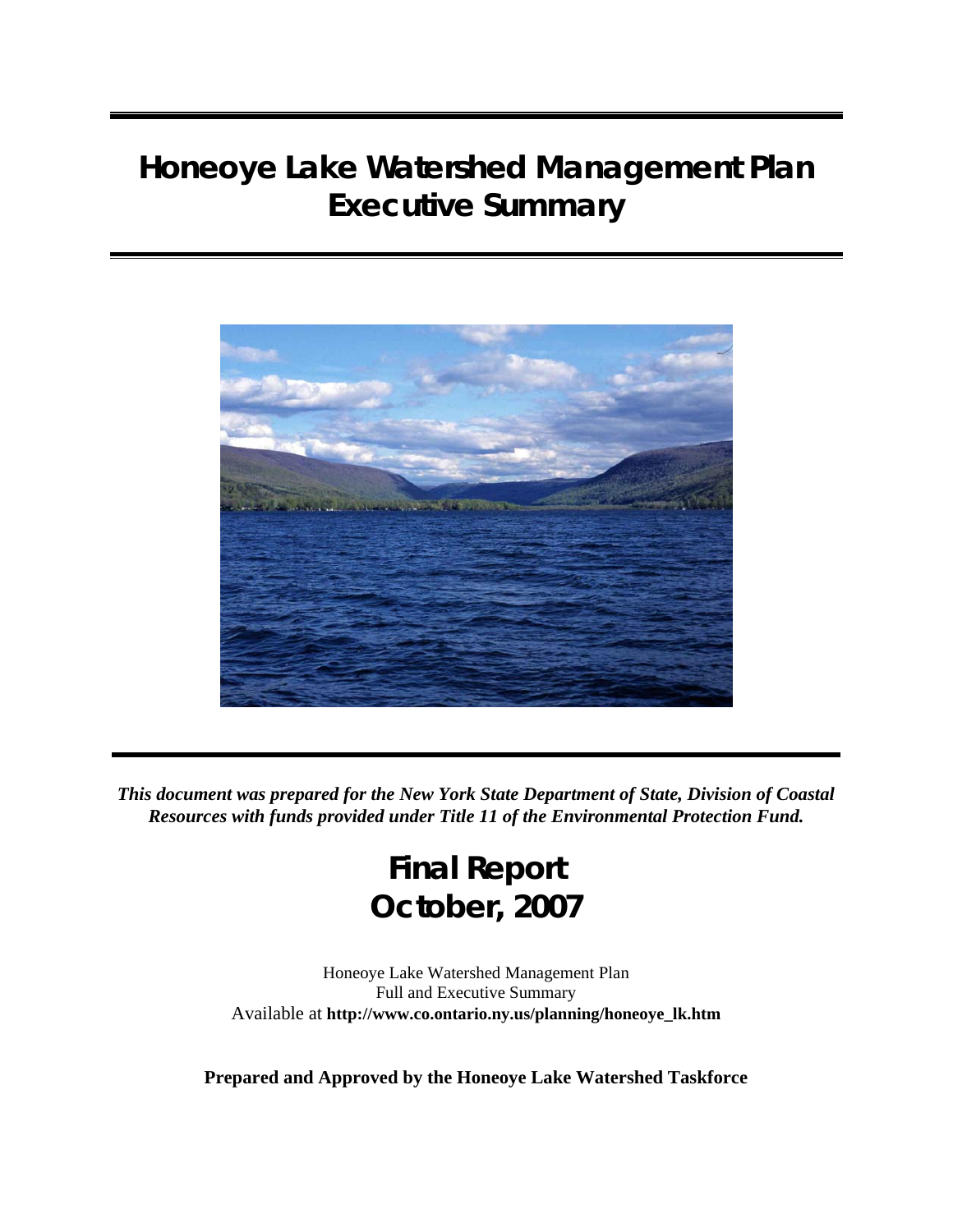# Acknowledgements

State of New York Eliot Spitzer, Governor of the State of New York Lorraine A. Cortés-Vázquez, Secretary of State George Stafford, Director, New York State Department of State, Division of Coastal Resources Kevin Millington, Kenneth Smith, and Stephanie Wojtowicz, New York State Department of State, Division of Coastal Resources

Honeoye Lake Watershed Task Force Bonnie Drake, Canadice Phil Faber, Naples Al Favro, Bristol Dan Marshall, South Bristol Randy Pawley, Richmond Jack Starke, Chairman

Honeoye Lake Watershed Management Plan Technical Committee Don Bennett, Honeoye Valley Association Tom DeRue, Ontario County Soil and Water Conservation District Dr. Bruce Gilman, Finger Lakes Community College Terry Gronwall, Honeoye Valley Association Ed Jackson, Honeoye Valley Association Tim Jensen, Ontario County Planning Department Kevin Schultz, Ontario County Planning Department Jack Starke, Honeoye Lake Watershed Task Force Chairman

Princeton Hydro Dr. Steve Souza

Genesee / Finger Lakes Regional Planning Council Jayme Breschard, Planner Brian Slack, Senior Planner Andrew Stuart, Intern David Zorn, Executive Director

GIS maps provided by Kevin Schultz, Ontario County Planning Department. Infrared Map of Honeoye Lake provided by Underwater Technologies Inc. Charts and graphs provided by Jack Starke and Dr. Bruce Gilman. Cover photograph provided by William Banaszewski. Photographic illustrations contributed by William Banaszewski, Bill Gamble, Brigitte Klement Moyer, Stephen Lewandowski, and Jack Starke.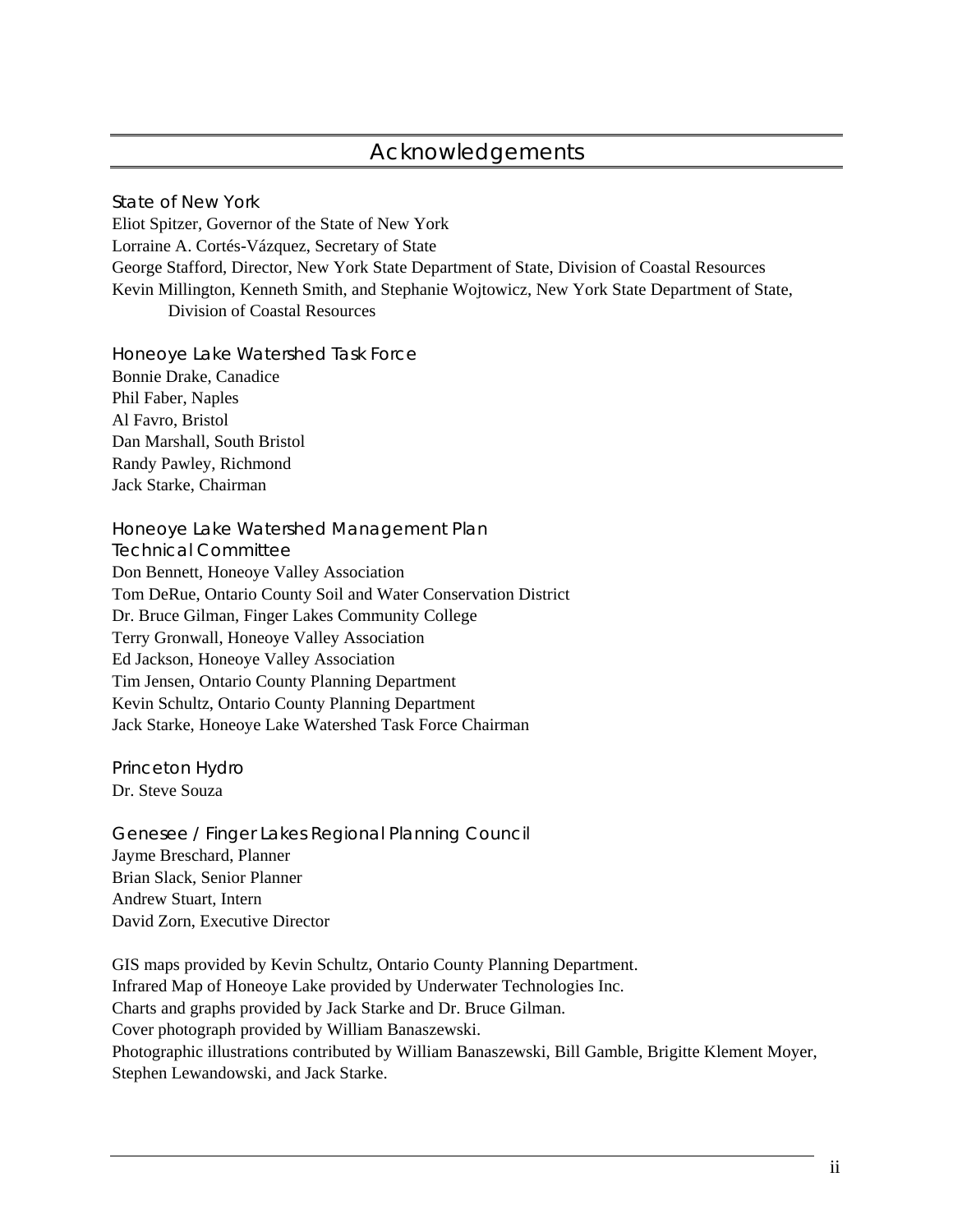# **INTRODUCTION**

The Honeoye Lake Watershed Management Plan (HLWMP) focuses on the second smallest of the Finger Lakes of New York State. Honeoye Lake is located in the Western Finger Lakes region of New York State and considered part of the metropolitan area of the City of Rochester which is located 28 miles north of the lake (Figure 1).



**FIGURE 1 – Location of Honeoye Lake in New York State** 

This document is divided into the following sections:

- INTRODUCTION
- WATERSHED CHARACTERIZATION
- WATER QUALITY CHARACTERIZATION
- RESTORATION AND MANAGEMENT RECOMMENDATIONS
- IMPLEMENTATION STRATEGIES
- SUMMARY CONCLUSION
- REFERENCE MAPS TABLES (Figures 2-5)

The major action items to implement the plan are included in the RESTORATION AND MANAGEMENT RECOMMENDATIONS section. The scientific data upon which these recommendations are based is included in the two previous sections. The HLWMP forms a framework to guide future decisions and provides a point of reference by which progress can be measured.

This document is a brief summary of the Full HLWMP of over 200 pages, which contains more extensive scientific information, an analysis of town regulations and best management practices as they relate to water quality protection, and a more detailed description of the implementation strategy.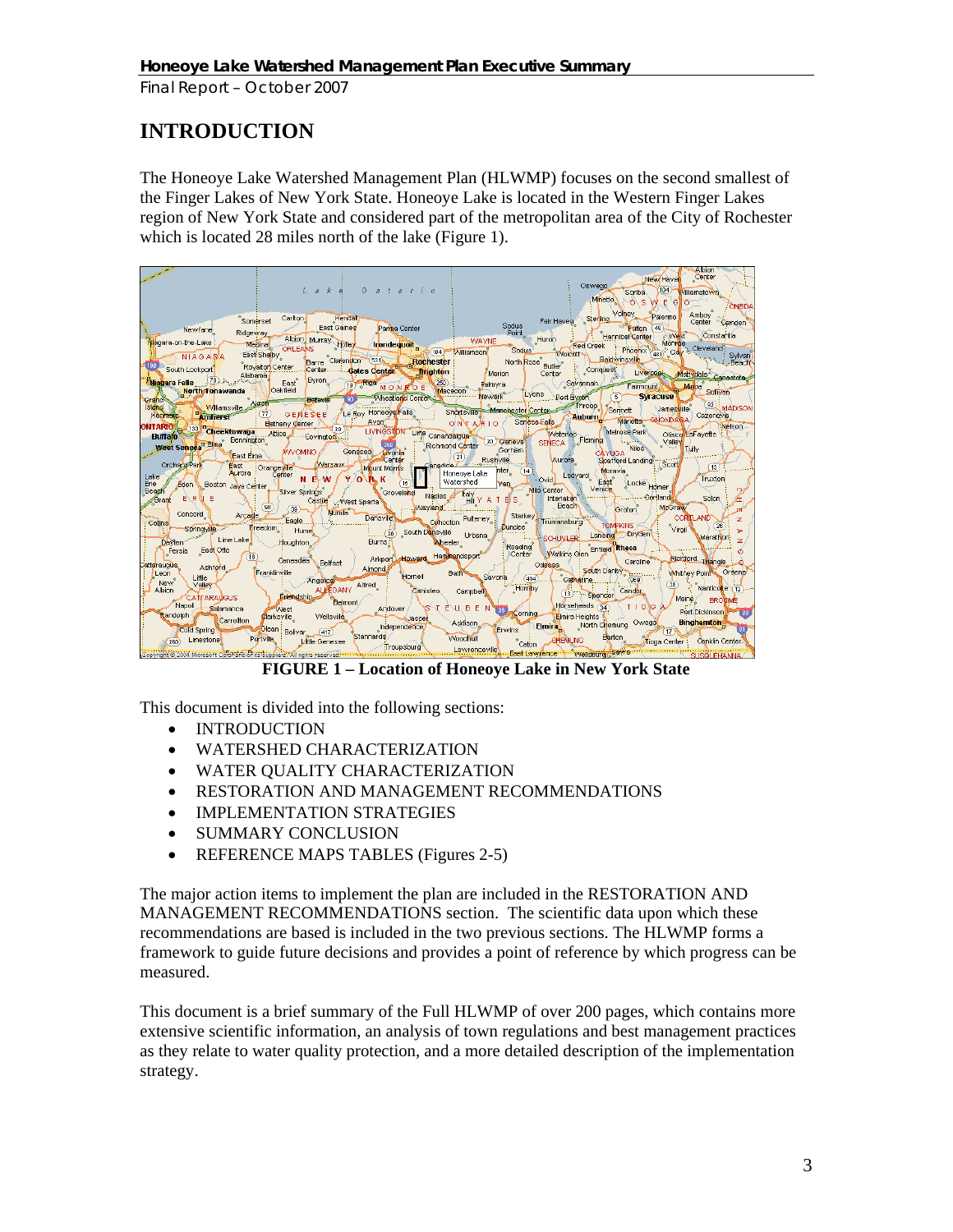*Final Report – October 2007* 

# **Goals and Objectives**

Users of the lake have consistently expressed their concern regarding the negative effects of excessive aquatic macrophytes and algae blooms on recreational opportunities. Consistent with this observation, Honeoye Lake is listed on the New York State Department of Environmental Conservation's (NYSDEC) Priority Waterbody List as impaired due to water supply concerns relating to nutrients.

The overall goal of this HLWMP is the protection, restoration, and enhancement of water quality and living resources in the Honeoye Lake Watershed. The specific objectives are:

- To improve the water quality of Honeoye Lake
- To improve the quality of water resources in the Honeoye Lake Watershed
- To protect the Honeoye Lake Watershed's natural resources
- To identify challenges and barriers to water quality protection and to suggest means to overcome them
- To protect the high quality of life enjoyed by residents of the Honeoye Lake Watershed
- To improve water-dependent recreational opportunities
- To retain and attract business and improve local economic development opportunities
- To consider economic, social, and other incentives for water quality protection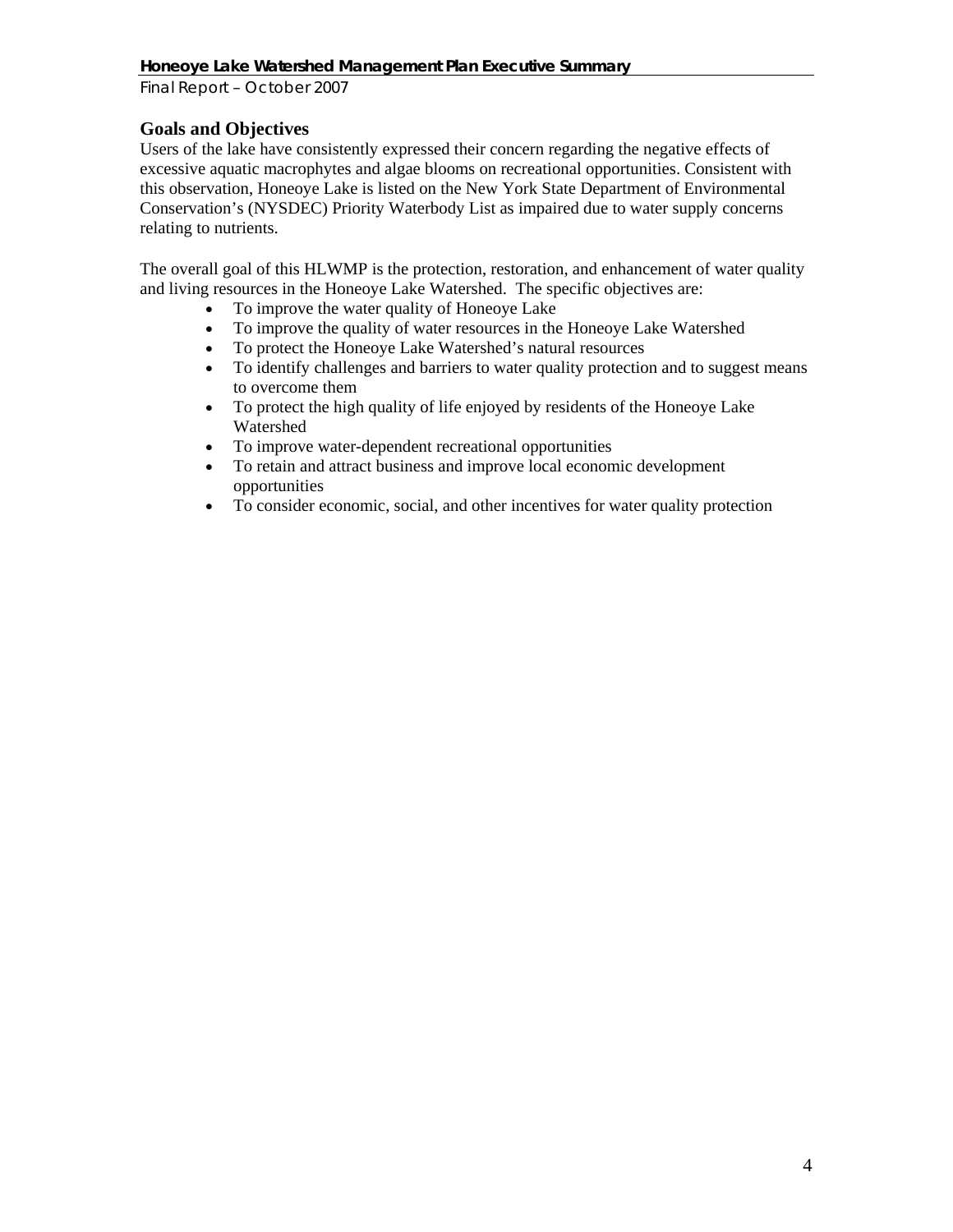# **WATERSHED CHARACTERIZATION**

# **Watershed Characteristics**

The watershed extends throughout six towns in two counties: the Towns of Bristol, Canadice, Naples, Richmond, and South Bristol in Ontario County and the Town of Springwater in Livingston County. The Honeoye Lake shoreline lies entirely within the Towns of Canadice and Richmond. Figures 2-5 in the Reference section summarize characteristics of the watershed and lake.

Thirty-five streams, perennial and intermittent, are indicated on USGS Topographic Maps as tributaries to Honeoye Lake. The watershed of Honeoye Lake is divided into ten sub-watersheds. This subdivision of the watershed area is used to study the runoff into the lake in order to identify specific areas needing management. The Honeoye Inlet is by far the largest of these tributaries, draining 43% of the total Honeoye Lake Watershed. It is also more complex than the other streams, in that a number of branched streams pass through an 837 acre wetland before entering the lake at multiple locations.

#### **Land Cover**

Land cover consists of two types: natural community types (forests, swamps, ponds, etc.), and cultural community types (homes, roads, farms), in which the natural community has been modified for human use. Natural community types account for 82.2% of the total watershed land area. Of this the largest component is second-growth forests comprising 73.3% of the watershed. Cultural cover types total 17.8%.

Four wetlands of over a thousand acres are significant to the health and management of Honeoye Lake and its watershed, with the largest being an 837 acre freshwater wetland immediately south of the lake. Wetlands exist at the interface of aquatic and terrestrial ecosystems. They play important roles in protecting water quality and providing valuable fish and wildlife habitat. Wetlands are protected by both state (NYSDEC) and federal (US Army Corps of Engineers) regulations.

In addition to the protected wetlands, there are 4,638 acres (20.4% of watershed land area) that are in conservation ownership in Harriet Hollister Spencer State Park, Nature Conservancy properties, NYSDEC Wildlife Management Area, Finger Lakes Land Trust's Wesley Hill Nature Preserve, Cumming Nature Center, and Finger Lakes Community College Muller Field Station. Conservation ownership is often a partnership between the public and private sector, with a goal of wise resource management. Conservation ownership has been increasing in recent years.

### **Land Use**

The Honeoye Lake Watershed is relatively sparsely populated with a population of 2,772 according to the 2000 census in a land area of 36.7 square miles. This produces a population density of about one person per 11 acres. The summer population has been estimated at 4,500.

Of the cultural cover types, which comprise only 17.8% of the watershed, the largest contributors are mowed residential lawns (5.9%), conifer plantations (5.2 %), and cropland (4.3%). The watershed land area used for agriculture, which can be a major contributor to water quality degradation, is quite low compared to the other Finger Lakes.

The Honeoye Lake shoreline is fully developed. The lot density produced by 650 cottages and homes on 10.6 miles of shoreline is an average of 86 feet per property. For comparison, on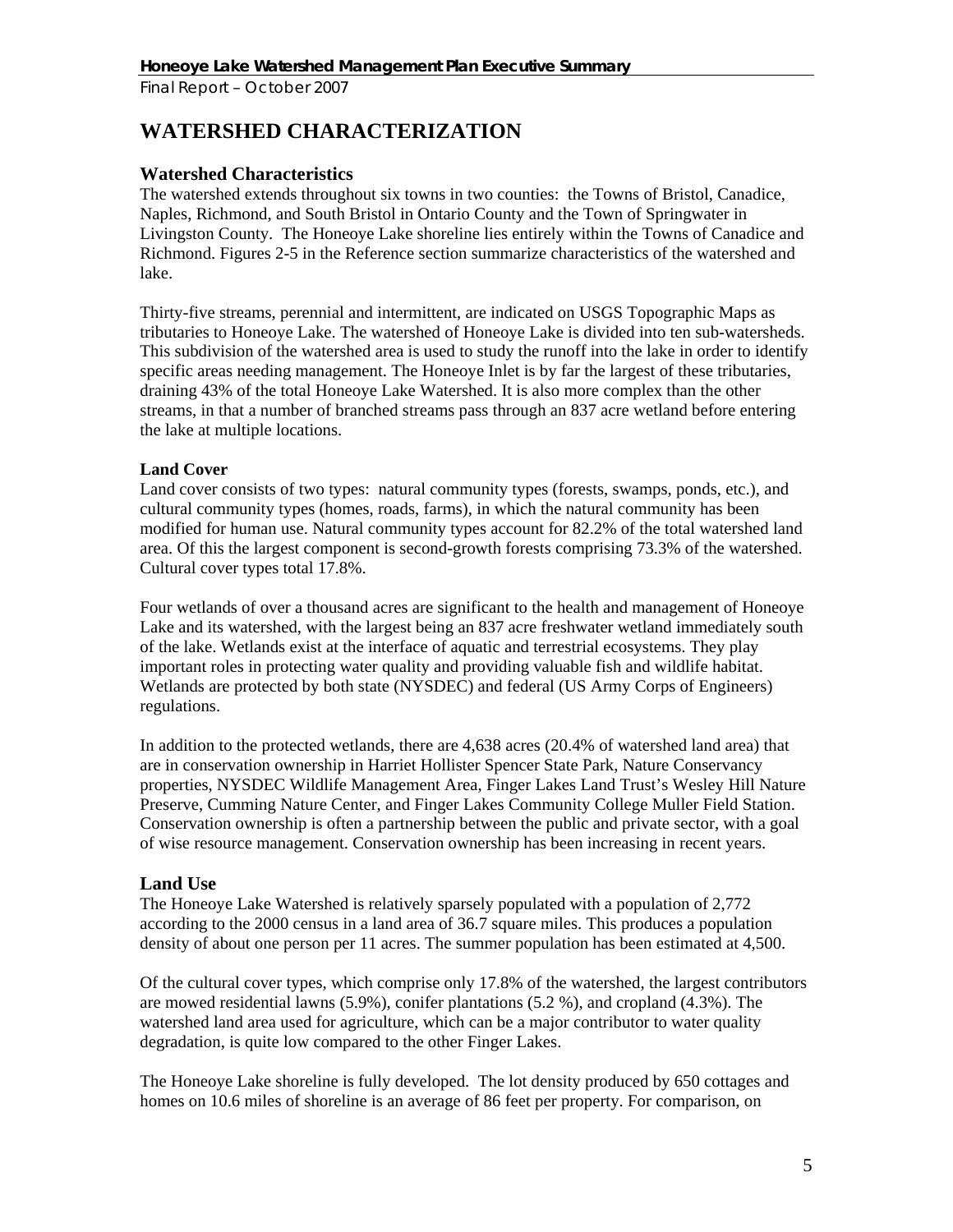Canandaigua Lake the overall average is 122 feet per property. In total there are about 1,000 structures near the shoreline (including 235 in the Honeoye Lake Park and 80 mobile homes at Honeoye Valley Park) that have direct lake frontage or lake access.

A 2002 survey identified about 1,100 power boats, including jet skis and a mix of inboard and outboard engines. Based on the fleet mix of other Finger Lakes, it is estimated that an additional 425 sailboats, canoes, and sailboards would also be based on Honeoye Lake—for a total of 1,525 resident boats. In addition visitors can launch up to 100 boats on busy days.

The value of lakefront and lake access parcels in the towns of Richmond and Canadice represent a significant portion of the two town's 2003 total residential property assessment (Table 1). Any real or perceived change in Honeoye Lake's water quality—for better or worse—will have major impact on the tax base of these towns.

| Town     | Lake and Lake         | % of Town's | % of Towns               | % of Towns               |
|----------|-----------------------|-------------|--------------------------|--------------------------|
|          | <b>Access Parcels</b> | Parcels     | <b>Total Residential</b> | <b>Total Residential</b> |
|          | Value                 |             | Land Value               | <b>Assessed Value</b>    |
| Richmond | \$86.6 million        | 37          |                          |                          |
| Canadice | $$44.7$ million       | 26          | 57                       | 41                       |

 **Table 1- Summary of 2003 Residential Property Assessment for Richmond and Canadice**

# **Living Resources**

Many fish and wildlife are influenced by the tributaries and wetland habitats in a watershed community. The Honeoye Lake Watershed provides a unique habitat that relates directly to the diversity of species found within it.

The watershed currently supports a large population of white-tail deer, muskrats, rabbits, and gray squirrels. Black bear are also present in the watershed. River otters and turkeys have been reintroduced, and the turkey population is increasing. Eagles sometimes visit Honeoye Lake from their nests near Hemlock Lake. Populations of red-tailed hawks, great horned owls, turkey vultures, snapping turtles, various ducks and Canada geese remain stable. Loons visit Honeoye Lake during migration but do not stay to reproduce. Relatively small populations of beaver remain in the vicinity of Honeoye Lake.

The fish population in Honeoye Lake includes 27 different fish species. It supports an excellent warm water fishery featuring walleye, largemouth and smallmouth bass, perch and other panfish. Large numbers of walleye fry have been stocked from 1953 to the present to maintain that fishery. The bass maintain their populations through natural reproduction.



**FIGURE 6- Honeoye has a healthy and stable fish population**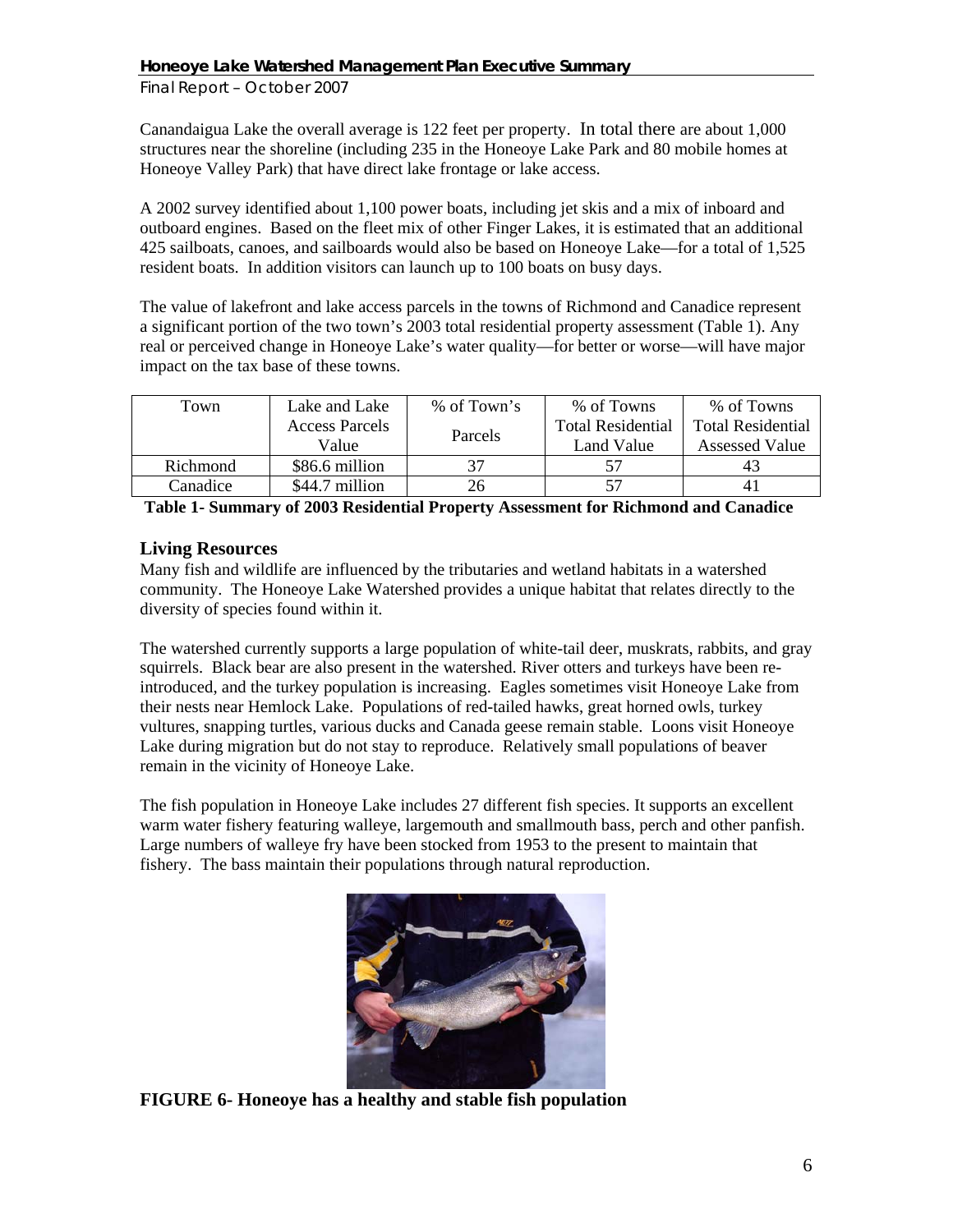# **WATER QUALITY CHARACTERIZATION**

# **Water Quality Classifications**

The New York State Water Quality Standards are the foundation for the State's water pollution control and water quality protection efforts. These standards provide the specific criteria for the management and protection of New York's waters and for Honeoye are as follows:

- Honeoye Lake is classified as "AA" by the NYSDEC, appropriate for water supply
- The tributary streams to Honeoye Lake are classified as "C," appropriate for contact
- Honeoye Lake is currently listed on the NYSDEC Priority Waterbody List as impaired due to water supply concerns relating to nutrients

# **Thermal Stratification, Mixing and Dissolved Oxygen**

Smaller lakes like Honeoye reach higher temperatures in the summer than the larger lakes but lose heat rapidly in the winter. Unlike most of the Finger Lakes, Honeoye Lake seldom stratifies in the summer and does so only temporarily and weakly due to its relatively shallow depth and exposure to wind-induced mixing (Figure 7). A strong wind is enough to mix the whole lake, which results in uniform water temperatures throughout.

Saturation levels of dissolved oxygen in Honeoye Lake depend on water temperature and are often near 100% at the surface (Figure 8). However, during periods of calm weather the deep waters have the potential to become hypoxic (low dissolved oxygen) or anoxic (no dissolved oxygen) which is important with respect to the release of internal nutrients and is discussed in a later section.



**FIGURE 7- Water Column Temperature Profile** 



**FIGURE 8- Water Column Dissolved Oxygen Profile**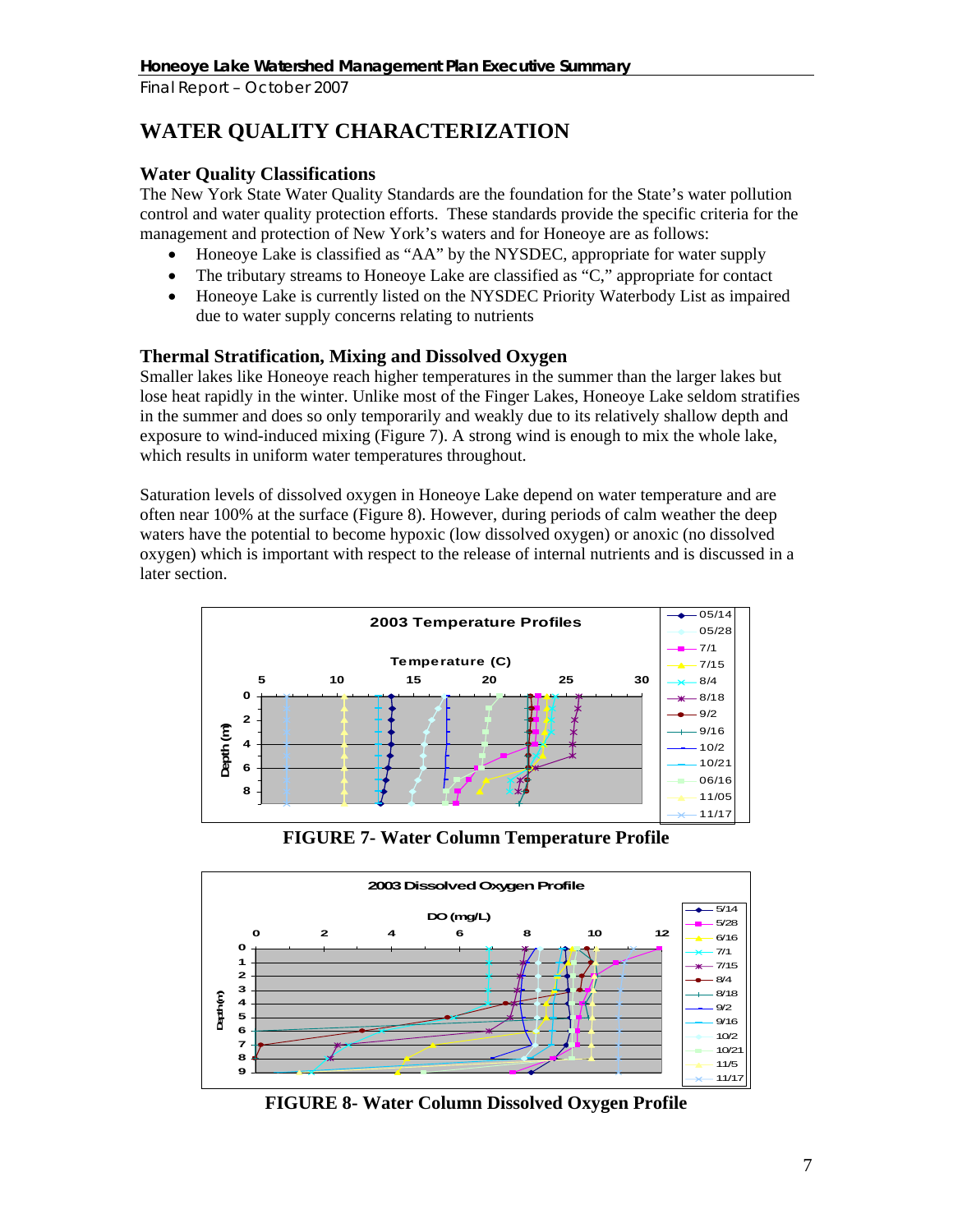# **Water Clarity**

The clarity of a waterbody is influenced by many factors, including true color and suspended particles. Honeoye Lake's average summer readings for clarity have historically ranged between 3 and 4 meters as measured with a Secchi disk. Honeoye Lake's water has become increasingly clear since the 1970's, first under the influence of the 1973 statewide phosphorus detergent ban, second the interception of nutrients bound for the lake by the 1978 perimeter sewer, and finally by the influence of filter feeding zebra mussels (first detected in 1998) who remove phytoplankton (microscopic aquatic plants) from the water column. Figure 9 illustrates the late summer reduction in clarity due to algae blooms followed by fall clearing.



**FIGURE 9- Summer Water Clarity** 

# **Chemical Characteristics**

The growth of plants, either rooted macrophytes or phytoplankton, depends on many factors including nutrients, sunlight and temperature just as for land based plants. There are many different nutrients required for plant growth but nitrogen and phosphorus are two of primary importance. The primary productivity of Honeoye Lake, like that of most freshwater lakes in New York State, is usually limited by the supply of phosphorus.

### **External Sources of Macronutrients**

Land uses commonly associated with nutrient enrichment, such as agricultural, industrial, commercial, and high density residential, are not common in the watershed, except for the high density shoreline residences. Most of the external sources of nutrients flow into the lake from streams or directly from the shoreline.

High phosphorus levels are to be expected during high flow events, since phosphorus binds with soil particles being carried in the stream flow. Generally, the highest in-stream nutrient concentrations occur during storm events which coincide with elevated concentrations of total suspended solids.

### **Internal Sources of Macronutrients**

Phosphorus is released from lake's bottom sediments into the water column in deeper areas of the lake under conditions of low oxygen levels caused during periods of stratification discussed earlier. The following figures show that concentrations of total phosphorus are significantly higher in water collected from depths of greater than seven meters than those from the surface (Figure 10). Nearly half of the lake is over seven meters in depth. Anoxic conditions have been detected in the deeper waters of Honeoye Lake, especially during periods of summer calm. The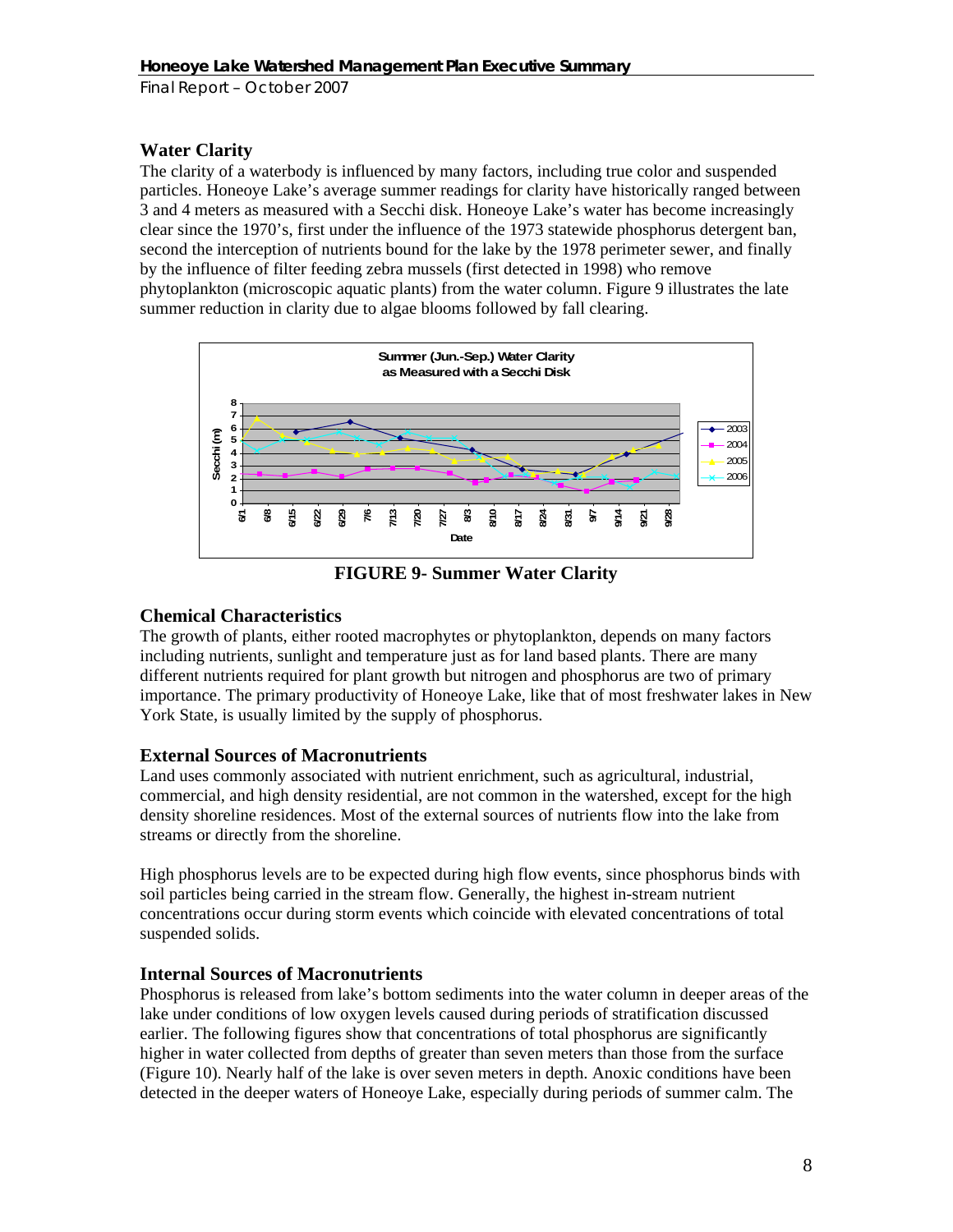actual amount of phosphorus released from the lake's sediments and recycled into the water column is dependent on the duration of the anoxia and the extent of the affected bottom area. The effect of anoxic conditions on the two August dates is clearly shown with high levels of phosphorus near the bottom.



**FIGURE 10- Mid-lake Phosphorus Level with Depth** 

# **Nutrient and Hydrologic Model**

Since there is insufficient measured data to estimate inflow into the lake and the relative importance of external and internal sources of nutrients, a mathematical model was generated that estimated water inflow and the external and internal nutrient sources. Using precipitation and land cover data the model estimates that 43 % of the inflow on an annual basis comes from the largest subwatershed, Honeoye Inlet (Table 2). Using estimated inflow and characteristics of the lake bottom sediment, the sources of nutrients and suspended solids from both internal and external sources on an annual basis is summarized in Table 3.

| Sub-Watershed Name         | Sub-Watershed Area<br>(Acres) | <b>Annual Runoff</b><br>Volume ( $m^3$ x 10 <sup>6</sup> )<br>(% ) |
|----------------------------|-------------------------------|--------------------------------------------------------------------|
| North Shore DD*            | 64                            | (0.2)<br>0.12                                                      |
| <b>Times Union Creek</b>   | 651                           | (2.7)<br>1.24                                                      |
| Pinewood Hill DD           | 832                           | 1.58<br>(3.4)                                                      |
| <b>Bray Gully</b>          | 1,165                         | 2.21<br>(4.7)                                                      |
| East Shore DD              | 2,387                         | (9.7)<br>4.53                                                      |
| <b>Briggs Gully</b>        | 3,140                         | 5.96 (12.8)                                                        |
| Honeoye Inlet              | 10,676                        | (43.6)<br>20.30                                                    |
| <b>Canadice Corners DD</b> | 1,273                         | 2.42<br>(5.2)                                                      |
| <b>Affolter Gully</b>      | 1,585                         | 3.01<br>(6.5)                                                      |
| West Shore DD              | 919                           | 1.74<br>(3.7)                                                      |
| Precipitation on Lake      | 1,805                         | 3.43<br>(7.4)                                                      |
| <b>Grand Total</b>         | 24,497                        | 46.54 (100.0)                                                      |

**TABLE 2- Total Yearly Inflow by Subwatershed**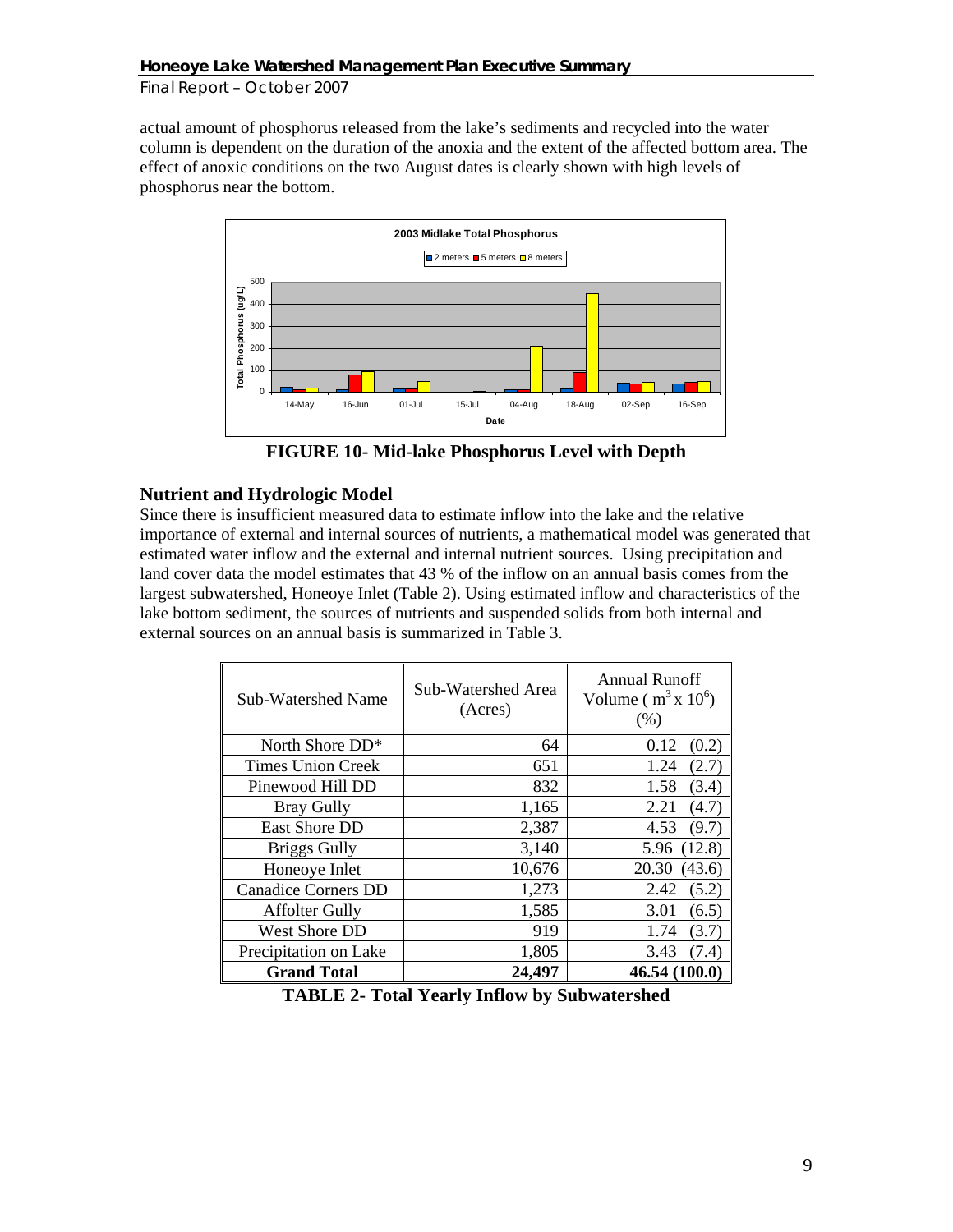*Final Report – October 2007* 

| <b>External Loading Sources</b>   | kg TP / year | kg TN / year | kg TSS / year |
|-----------------------------------|--------------|--------------|---------------|
| <b>Watershed Loading</b>          | 2,546.7      | 32,450.5     | 5,606,506.9   |
| Septic Loading                    | 168.2        | 6,287.9      | 0.0           |
| Atmospheric Over Watershed        | 182.6        | 7,304.8      | 298,848.4     |
| Atmospheric On Lake Surface       | 20.0         | 177.8        | 22,091.9      |
| Canada geese                      | 324.0        | 5,640.0      | 0.0           |
| <b>Total External Load</b>        | 3,241.5      | 51,861.0     | 5,927,447.2   |
| <b>Internal Loading Sources</b>   | kg TP / year | kg TN / year | kg TSS / year |
| Anoxic Sediment                   | 1,652.0      | 0.0          | $\theta$      |
| Oxic Sediment                     | 340.0        | 0.0          | 0             |
| <b>Plant Decomposition</b>        | 110.0        | 512.6        | $\theta$      |
| Zebra Mussel Decomposition        | 116.0        | 1,039.0      | $\theta$      |
| Load Reduction Due to Harvesting  | $-45.7$      | $-292.3$     | 0             |
| <b>Total Internal Load</b>        | 2,172.3      | 1,259.3      | 0             |
| <b>Total Annual Loading</b>       | 5,414.8      | 53,120.3     | 5,927,447.2   |
| <b>Nitrogen: Phosphorus Ratio</b> |              | 9.8:1        |               |

TP- Total Phosphorus TN- Total Nitrogen TSS- Total Suspended Solids

# **Table 3 – Summary of Internal and External Nutrient and Sediment Loading**

Table 3 shows that internally generated phosphorus from the anoxic sediment accounts for about 30% of the total phosphorus loading on an annual basis. However, it can account for approximately 90% of the lake's summer total phosphorus load. This is because most of the lakes internal load comes from anoxic sediments that occur in the summer. This is due to a significant portion of the lake bottom becoming stratified and dissolved oxygen is depleted in the deeper reaches of the water column. At this same time of year stream flows and associated external phosphorus loadings are minimal. As a result, during the late summer the combination of minimal inflow from streams, low hydraulic flushing, a large influx of internally regenerated phosphorus, warm water temperatures and intensified sunlight, the lake's productivity peaks. These conditions consistently foster late summer algae blooms that vary in their intensity from year to year.

### **Biological Characteristics**

Photosynthetic activity in the lake is important as a food source for other species and as a source of dissolved oxygen.

The summers of 2002 and 2006 produced a heavy crop of blue-green algae (cyanobacteria). Several factors including temperature, rainfall, and the presence of zebra mussels may be significant. Zebra mussels have been known to consume some species of algae while rejecting others, such as cyanobacteria.

Measurement of chlorophyll-a is used to estimate algal abundance. Algal abundance exhibits a large amount of variability dependent on location and time of year. However the data does show increasing algal blooms in late summer through early fall as shown in data collected by the NYSDEC (Figure 11).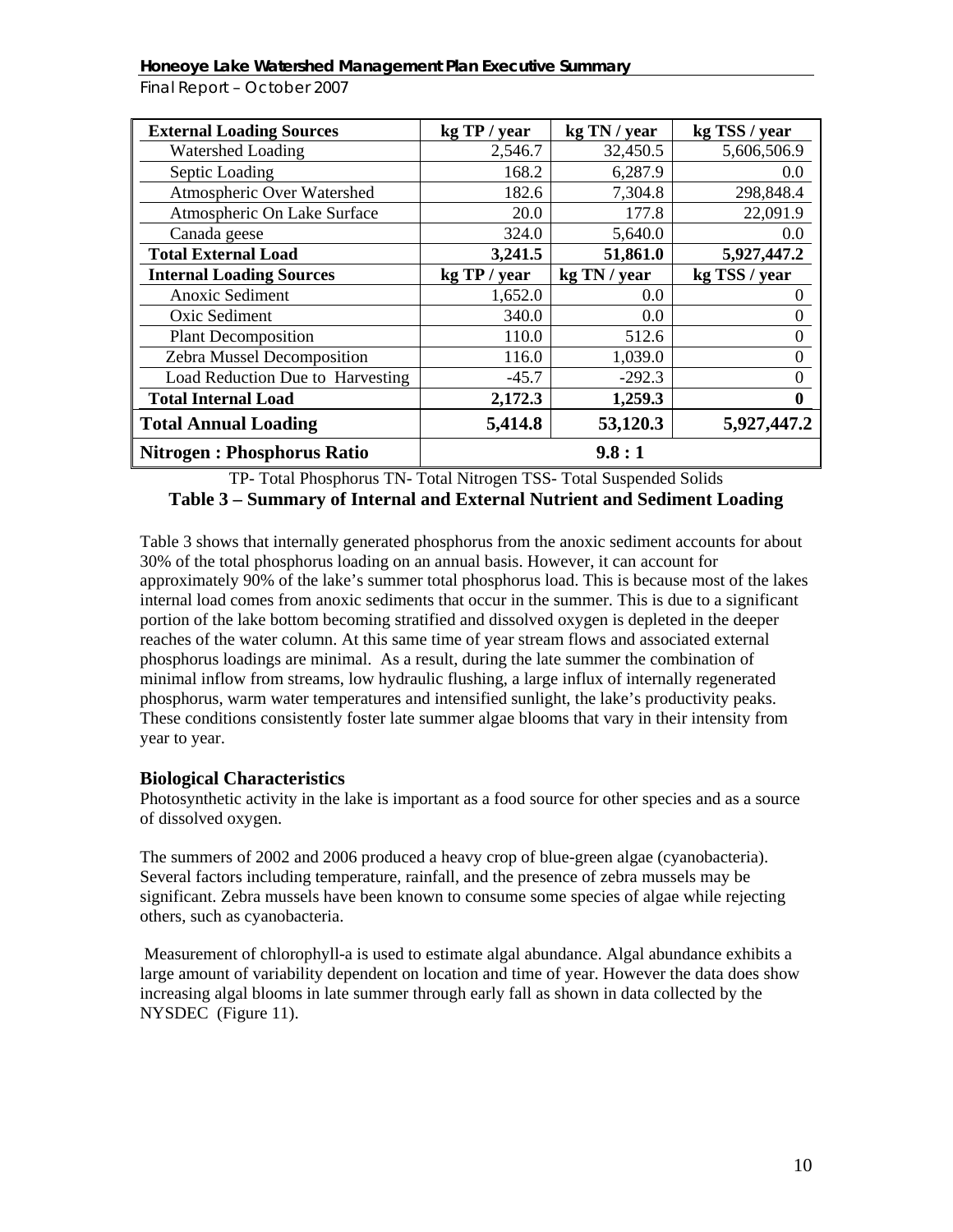

**Figure 11- Estimate of Summer Algal Abundance** 

# **Aquatic Macrophytes**

An inventory of the macrophytes in Honeoye Lake was performed in 1984, 1994 and 2004. The increase in water clarity in Honeoye Lake between 1984 and 2004 has allowed the expansion of weedbed communities into greater depths. All species have not increased at the same rate; plants able to colonize in deep water and grow fast in the early spring have been more successful.

This increase in weedbeds into deeper waters is apparent in Figure 12. There has been little change in weedbed density in vegetated sites, but the total weedbed biomass has increased due to the colonization of plants into deeper waters.



**FIGURE 12- Macrophyte Biomass Distribution with Water Depth** 

Twenty-seven different species of plants have been identified in the three fall sampling events in 1984, 1994, and 2004. There is no single dominant species. Eelgrass and coontail have been in the top three in relative abundance in each of the years. Eurasian milfoil has shown the greatest variability with 2.9% relative dominance in 1984 increasing to 53.7% in 1994 and falling to 13.5% in 2004. In 2004, aquatic plant communities were rich in species, with no particular plant dominant in biomass.

# **Weed Harvesting Program**

A near-shore weed harvesting program to enhance recreational access to the lake was initiated in 1987. Between 1987 and 2004, at the rate of about 450 wet tons per year, the harvesting program has removed 8,400 tons of weeds from Honeoye Lake, including the nutrients bound in their tissues. Lake researchers, while acknowledging that weed harvesting has not been effective by itself in diminishing the weedbeds, have recommended continuation and intensification of harvesting. The operation of the harvester is beneficial because it removes plants and nutrients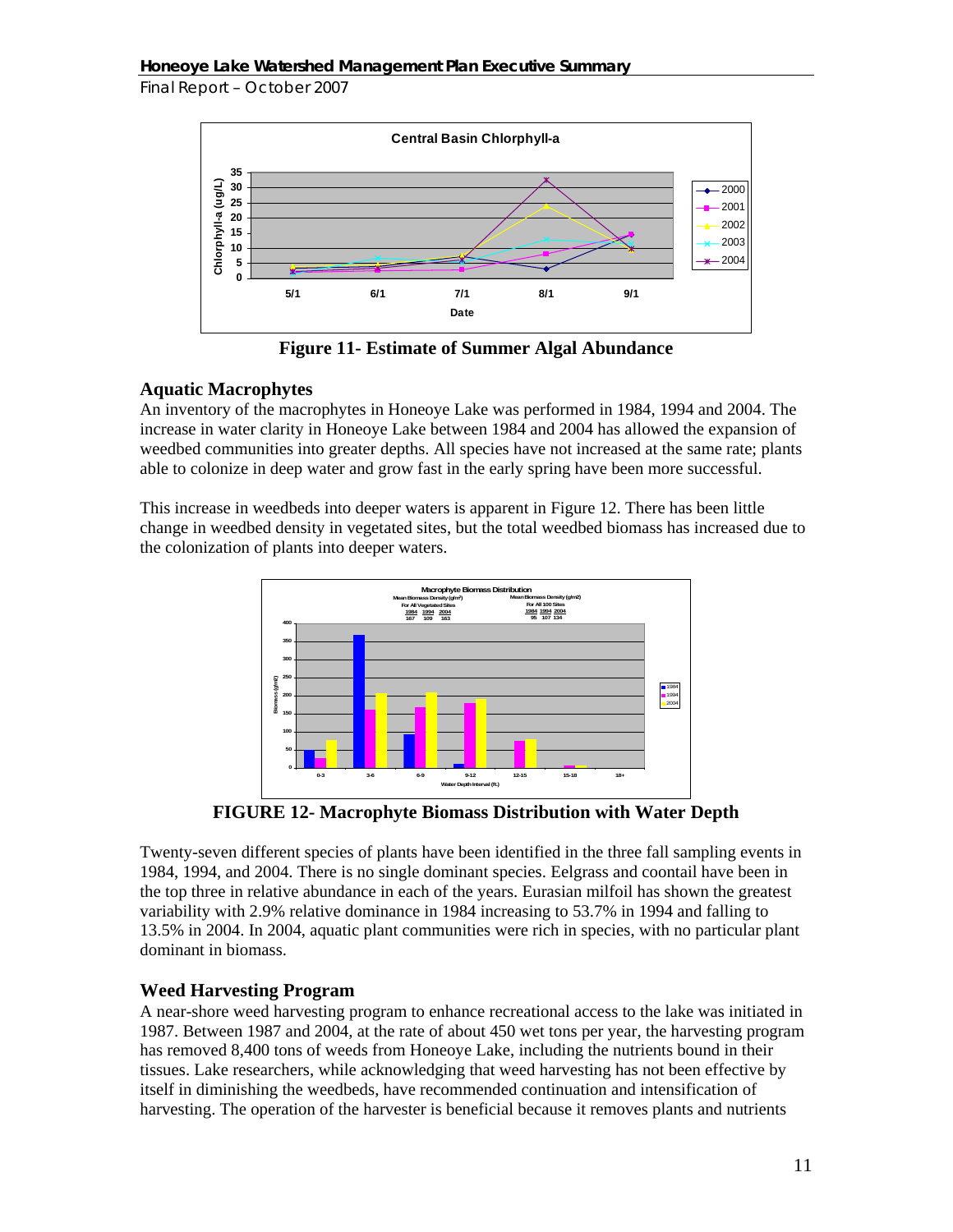while providing improved recreational access to the lake for shoreline residents with no appreciable environmental risk

### **Zebra Mussels**

The zebra mussel (Figure 13) is a small bi-valved mollusk originally from Eastern Europe that was brought first to the Great Lakes and subsequently colonized most of the Finger Lakes.

The first zebra mussel was discovered in Honeoye Lake in 1998. They first populated the nearshore areas with a substrate suitable for forming attachments. They subsequently moved into deeper waters where in many cases their only supports are the stems of rooted aquatic plants. The zebra mussels colonize depths down to 4 meters in Honeoye Lake, with larger mussels found in shallower water which have rockier substrates suitable for long term survival. Zebra mussels have likely contributed to the increase in water clarity observed during this period in Honeoye Lake. Due to their high densities and because they are filter feeders on phytoplankton, they can affect clarity in the short-term by removing plankton from the water column. The resulting reduction in a lake's primary production can have major negative impacts on a lake's food web.

It is believed that the presence of zebra mussels play a role in Honeoye Lake's internal phosphorus dynamics. The seasonal die-off and decomposition of large numbers of zebra mussels may provide a phosphorus boost to algae blooms. The bacterial decomposition of such organic material leads to the regeneration of organic forms of phosphorus readily usable by cyanobacteria. This "annual pulsing" of organic phosphorus may contribute to the intensification of blue-green algae blooms.



**FIGURE 13- Zebra Mussels**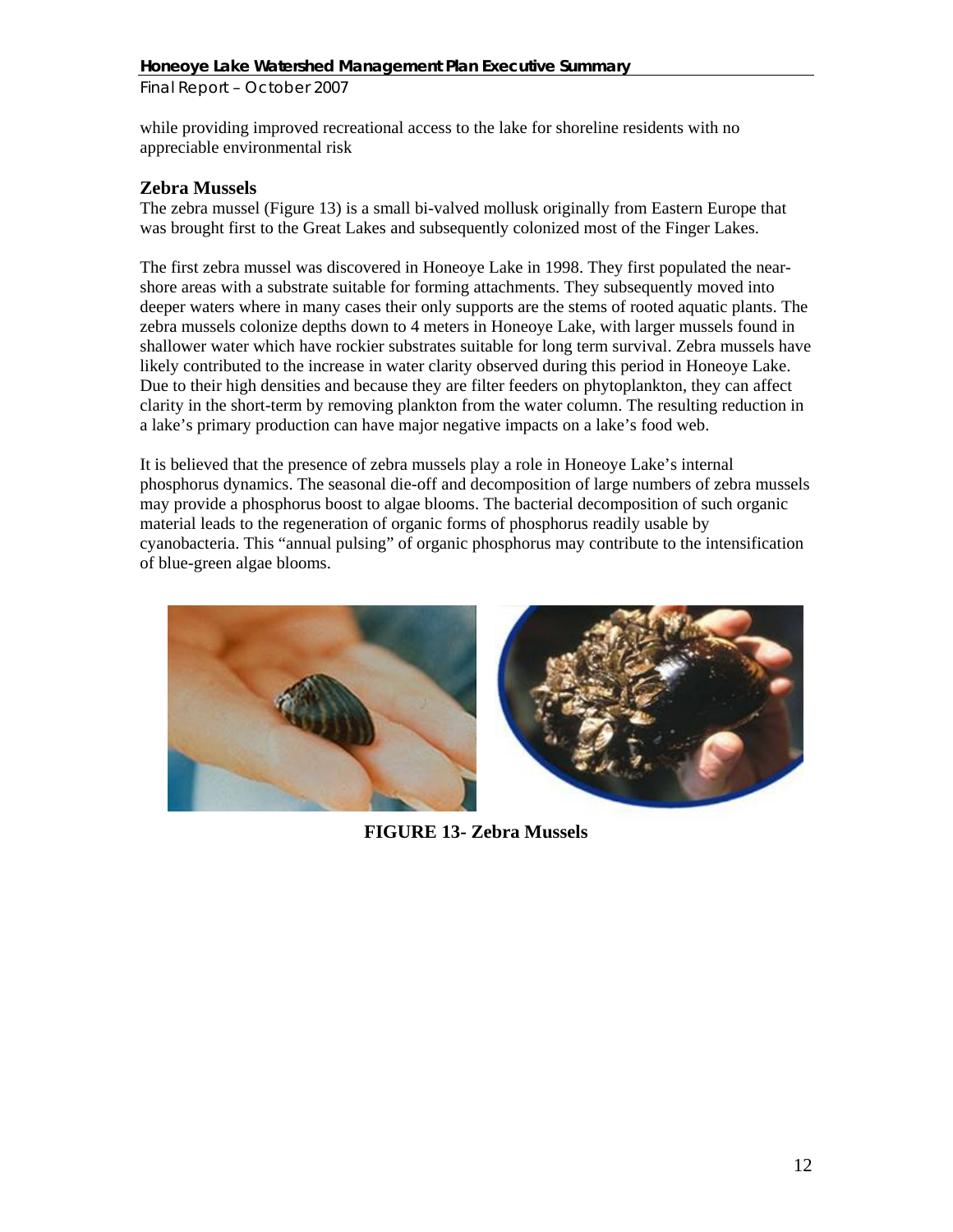# **RESTORATION AND MANAGEMENT RECOMMENDATIONS**

Protection and management recommendation focus on measures that stakeholders of the watershed can implement to aid in reducing pollutant loads into Honeoye Lake. These recommendations include proactive measures that can be undertaken by community residents, municipal employees, and local organizations to reduce the pollutant loads generated on the lands within the watershed and reduce the need for intensive structural measures to remove pollutants.

An assessment of local laws of towns in the Honeoye Lake Watershed was performed as it relates to water quality protection. It included a review of town's comprehensive plan, zoning, subdivision regulations and a detailed assessment of "best management practices" (BMP). This assessment of local regulations and practices resulted in several recommendations to minimize erosion including:

- Incorporation of some aspects of recent changes in Federal and state laws with regard to Phase II Stormwater Regulations
- Review need for adoption of a Forestry Regulation
- Consider use of mandatory setbacks from streambanks and shorelines
- Identification and mapping of wetlands less than 12.4 acres and the need for special zoning to protect these areas
- Consider need for adoption of environmental protection overlay districts to protect environmentally sensitive aquatic areas

The protection and management recommendations described fall into the following categories:

- Habitat recommendations including wetland restoration and riparian zone management
- Educational and outreach recommendations including community outreach materials, homeowner stewardship programs, municipal employee educational programs, and school educational programs
- Point and non-point source management and pollution control recommendations including monitoring, structural control actions, non-structural actions, and land use regulations

Prioritization of action items is based upon placing the highest priority on action items focused on reducing the flow of nutrients into the lake. This is consistent with minimizing the two most serious problems of excessive macrophytes and algae blooms expressed by lake users in previous public opinion surveys and also that Honeoye Lake is listed on the NYSDEC Priority Waterbody List as impaired due to water supply concerns relating to nutrients. Since nutrient enrichment is highly correlated with erosion of soil particles into the lake, most of the action items ranked high are related to erosion prevention from a number of sources: streambanks, highways, major tributaries, development, and forestry. Other high priority action items are related to monitoring and scientific study into the source of nutrients and planning related to macrophyte management. It is hoped that high priority action items will be acted upon within five years, as funding allows. Medium priority is assigned to those action items which, while important, are not as vital as the high priority action items and may take longer to complete. Long Term priority action items are assigned to those action items that are ongoing and/or related to potential pollution problems that are not common in the Honeoye Watershed such as mines, landfills, bulk storage facilities, spills, and agriculture. Figure 14 shows some examples of sources of erosion common to Honeoye Lake.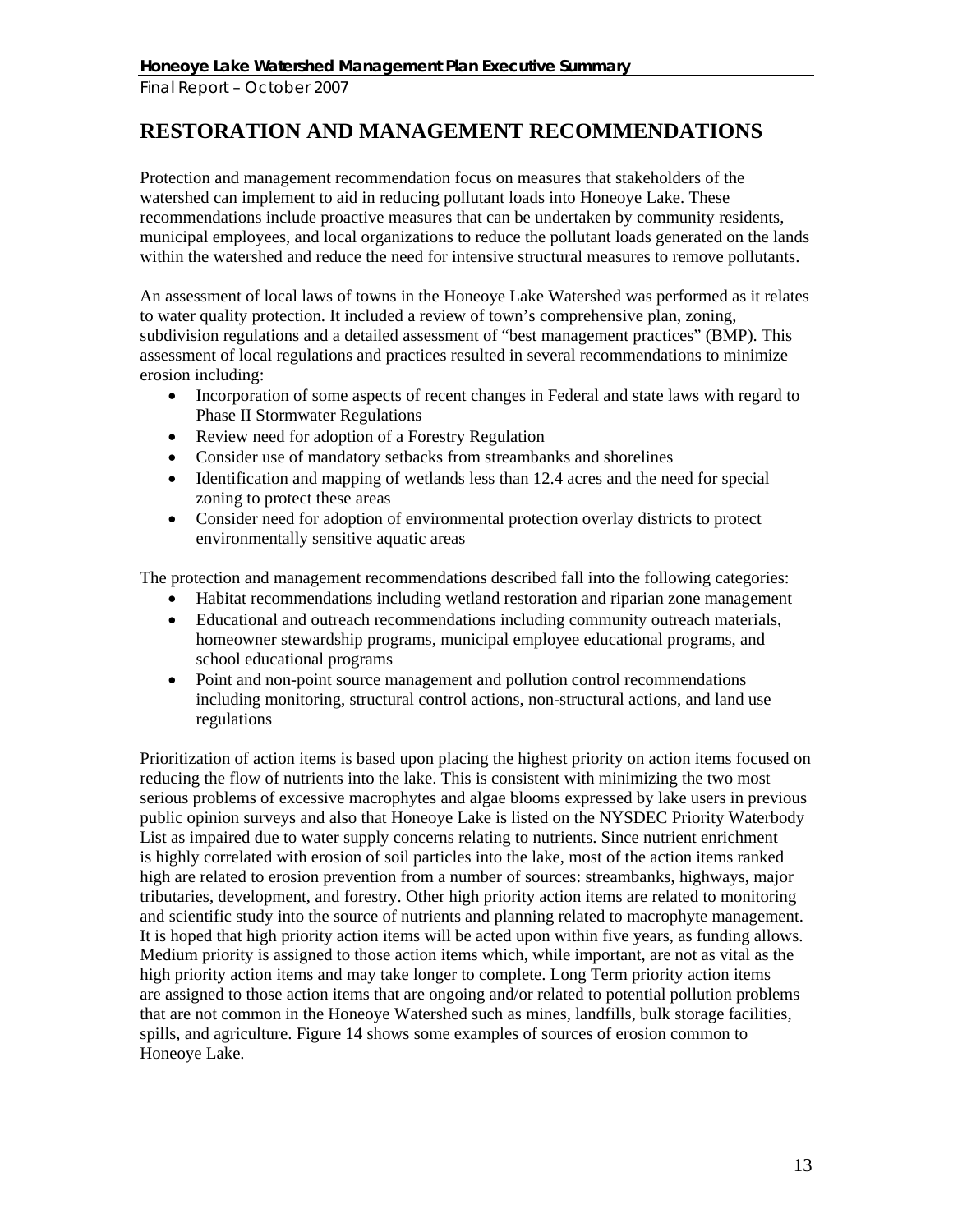*Final Report – October 2007* 





 **Figure 14- Known Sources of Erosion Affecting Honeoye Lake** 

Table 4 is a list of all action items that have been identified to protect the Honeoye Lake watershed. For each action item a priority, estimated cost, source of funds and the agency with primary responsibility is identified. The section numbering is the same as in the Full Honeoye Lake Watershed Management Plan.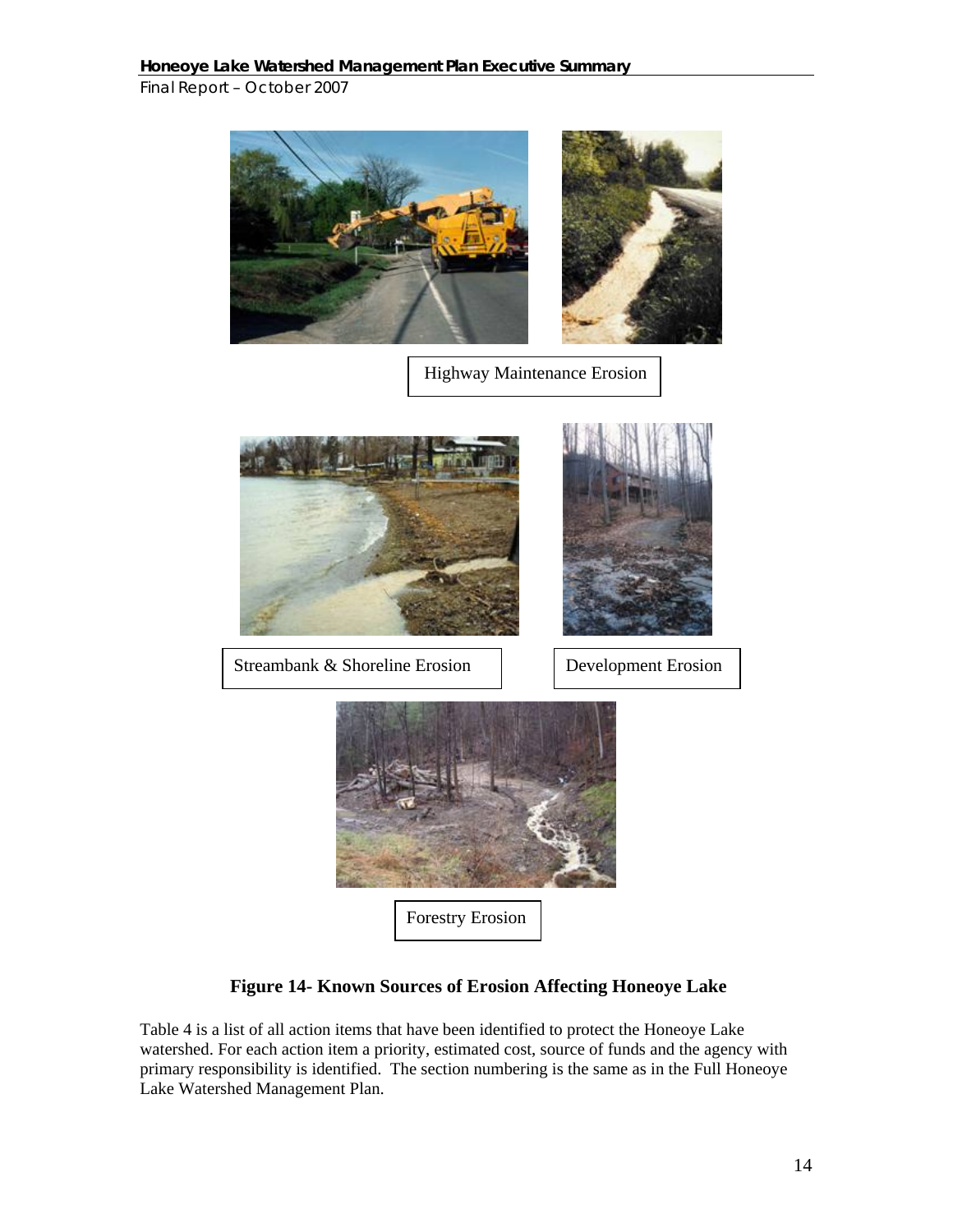# **TABLE 4- Action Items**

# **6.1 Habitat Protection and Management Recommendations**

|                                                                                                                                                                                                                         |          |                                                                       |                                         |                           | 6.1 Habitat Protection and Management Recommendations |
|-------------------------------------------------------------------------------------------------------------------------------------------------------------------------------------------------------------------------|----------|-----------------------------------------------------------------------|-----------------------------------------|---------------------------|-------------------------------------------------------|
| Pollution<br>Prevention                                                                                                                                                                                                 | Priority | Feasibility                                                           | Estimated<br>$Cost($ \$)                | Source of<br><b>Funds</b> | Responsible<br>Agency                                 |
| <b>Actions</b>                                                                                                                                                                                                          |          |                                                                       |                                         |                           |                                                       |
| 6.1.1: Wetland Restoration                                                                                                                                                                                              |          |                                                                       |                                         |                           |                                                       |
| 1. Inventory all<br>wetlands in<br>watershed to<br>establish priorities.<br>Restore degraded<br>wetlands based on<br>watershed-wide<br>analysis of potential<br>benefit to water<br>quality, habitat, and<br>hydrology. | Medium   | Requires<br>technical<br>expertise.                                   | 20 acres per<br>year at<br>\$5,000/acre | OCSWCD,<br><b>NYSDEC</b>  | <b>OCSWCD</b>                                         |
| 6.1.2: Riparian Zone Management                                                                                                                                                                                         |          |                                                                       |                                         |                           |                                                       |
| 2. Conduct field<br>survey to identify<br>and prioritize the<br>most severely<br>eroding streambanks<br>and shorelines.                                                                                                 | High     | Utilize agency<br>staff to conduct<br>field survey.                   | $\overline{\cdot}$                      | <b>HLWTF</b>              | OCSWCD,<br><b>HLWTF</b>                               |
| 3. Where feasible,<br>restore severely<br>eroding streambanks<br>and shorelines.                                                                                                                                        | High     | Costly and<br>difficult in many<br>locations. Grants<br>are possible. | $\gamma$                                | MUNI,<br><b>OCDPW</b>     | <b>OCSWCD</b>                                         |
| 4. Identify<br>opportunities<br>whereby stormwater<br>management<br>structures could be<br><i>installed or</i><br>stormwater<br>biotreatment areas<br>could be<br>constructed.                                          | High     | Grants are<br>possible.                                               | $\gamma$                                | MUNI,<br>Grants           | <b>OCSWCD</b>                                         |

# **6.2 Education and Outreach Recommendations**

|                             |                                    |                 |             |              | 6.2 Education and Outreach Recommendations |  |  |
|-----------------------------|------------------------------------|-----------------|-------------|--------------|--------------------------------------------|--|--|
| <b>Pollution Prevention</b> | Priority                           |                 | Estimated   | Source of    | Responsible                                |  |  |
| <b>Actions</b>              |                                    | Feasibility     | $Cost($ \$) | <b>Funds</b> | Agency                                     |  |  |
|                             | 6.2.1: General Watershed Education |                 |             |              |                                            |  |  |
| 5. Educate residents        | High                               | Cornell         | \$1,000     | Grants, CCE  | HVA, CCE,                                  |  |  |
| on a "lake-friendly"        |                                    | Cooperative     |             |              | <b>OCSWCD</b>                              |  |  |
| lawn program to             |                                    | Extension (CCE) |             |              |                                            |  |  |
| reduce nutrient input to    |                                    | and lawn care   |             |              |                                            |  |  |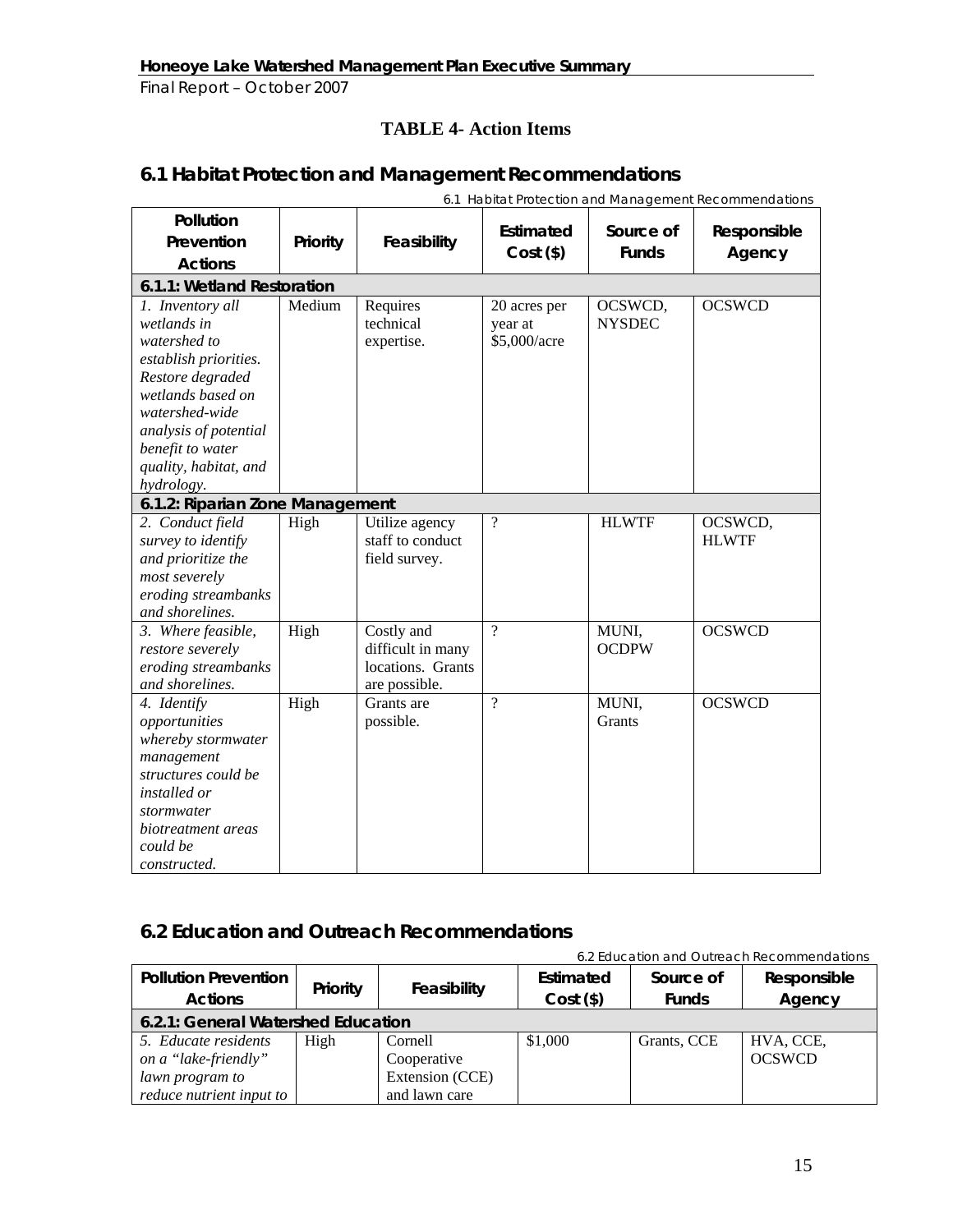|                                                                                                                                                                                                                                                                                                                            |          |                                                                                                  |             |               | 6.2 Education and Outreach Recommendations |
|----------------------------------------------------------------------------------------------------------------------------------------------------------------------------------------------------------------------------------------------------------------------------------------------------------------------------|----------|--------------------------------------------------------------------------------------------------|-------------|---------------|--------------------------------------------|
| <b>Pollution Prevention</b>                                                                                                                                                                                                                                                                                                | Priority | Feasibility                                                                                      | Estimated   | Source of     | Responsible                                |
| <b>Actions</b>                                                                                                                                                                                                                                                                                                             |          |                                                                                                  | $Cost($ \$) | <b>Funds</b>  | Agency                                     |
| the lake and perform<br>survey of resident<br>practices. Provide &<br>promote use of zero<br>phosphorus fertilizer.                                                                                                                                                                                                        |          | professionals may<br>be willing to assist<br>in this program.                                    |             |               |                                            |
| 6. Educate riparian<br>property owners about<br>proper management of<br>streambanks and<br>shoreline to minimize<br>erosion.                                                                                                                                                                                               | High     | Could be<br>accomplished by<br>volunteers.                                                       | \$500       | <b>MUNI</b>   | OCSWCD, HVA                                |
| 7. Provide education<br>for municipal officials<br>on erosion control and<br>stormwater<br>management options.                                                                                                                                                                                                             | High     | Use available OC<br>SWCD and CCE<br>programs.                                                    | $<$ \$500   | Grants        | OCSWCD,<br>NYSDEC,<br><b>HLWTF</b>         |
| 8. Conduct training<br>session for highway<br>superintendents on<br>recommended BMPs<br>for road maintenance.<br>Develop a written<br>inspection and<br>maintenance plan<br>intended for use by<br>highway department<br>employees for the<br>efficient management<br>and maintenance of<br>highway-related<br>facilities. | High     | Use available OC<br>SWCD program.                                                                | $<$ \$500   | <b>OCSWCD</b> | <b>OCSWCD</b>                              |
| 9. Conduct training<br>session for highway<br>superintendents on<br>recommended winter<br>road de-icing<br>practices.                                                                                                                                                                                                      | High     | Use available OC<br>SWCD program.                                                                | $<$ \$500   | <b>OCSWCD</b> | <b>OCSWCD</b>                              |
| 10. Educate septic<br>system owners and<br>promote regular septic<br>system maintenance.                                                                                                                                                                                                                                   | Medium   | Direct mailing of<br>CCE Septic System<br>Maintenance Guide<br>and provide<br>periodic seminars. | \$1,000     | <b>OCSWCD</b> | OCSWCD,<br><b>HLWTF</b>                    |
| 11. Educate<br>contractors, installers,<br>and pumpers on NYS<br>DOH design and<br>construction standards.                                                                                                                                                                                                                 | Medium   | Through OC<br>SWCD and Code<br>Enforcement<br>Association<br>seminars.                           | $<$ \$500   | <b>OCSWCD</b> | OCSWCD,<br><b>NYSDOH</b>                   |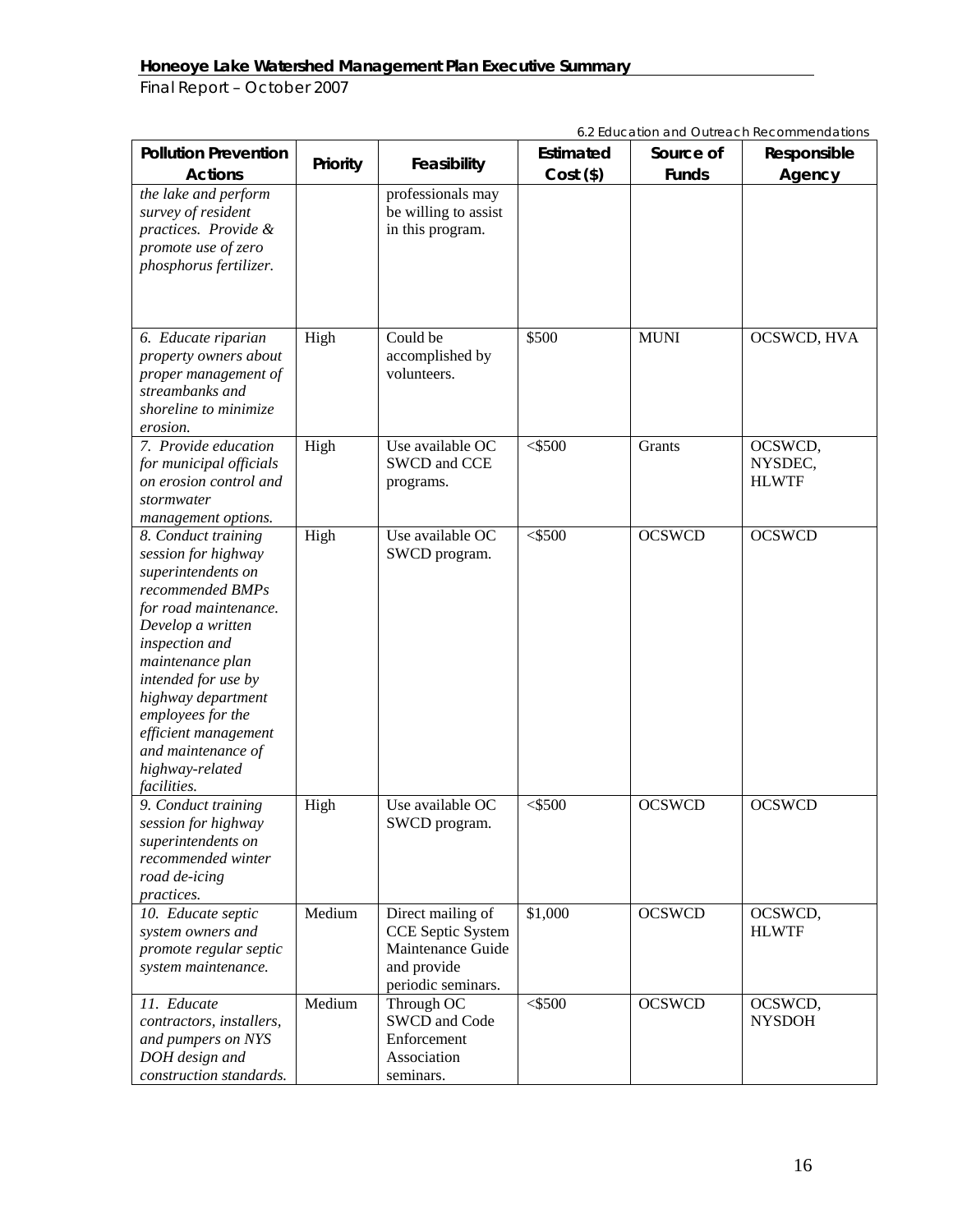*Final Report – October 2007* 

| 12. Educate the public<br>about the effect of     | Medium | Basic information<br>is available but | $\Omega$  |            | FLCC,<br><b>SUNYESF</b> |
|---------------------------------------------------|--------|---------------------------------------|-----------|------------|-------------------------|
| development in                                    |        | needs to be                           |           |            |                         |
| floodplains.                                      |        | distributed.                          |           |            |                         |
| 6.2.2: Develop, Publish, and Distribute Materials |        |                                       |           |            |                         |
| 13. Develop and                                   | Medium | Educational                           | $<$ \$500 | <b>CCE</b> | CCE, HVA                |
| promote a "lake-                                  |        | materials are                         |           |            |                         |
| friendly" lawn                                    |        | inexpensive and                       |           |            |                         |
| pesticide program.                                |        | effective.                            |           |            |                         |

| <b>Pollution Prevention</b>                                                                                                                                                                                         | Priority | Feasibility                                                                                                                       | Estimated                                       | Source of                                              | Responsible                        |
|---------------------------------------------------------------------------------------------------------------------------------------------------------------------------------------------------------------------|----------|-----------------------------------------------------------------------------------------------------------------------------------|-------------------------------------------------|--------------------------------------------------------|------------------------------------|
| <b>Actions</b>                                                                                                                                                                                                      |          |                                                                                                                                   | $Cost($ \$)                                     | <b>Funds</b>                                           | Agency                             |
| 6.3.1: Nutrients                                                                                                                                                                                                    |          |                                                                                                                                   |                                                 |                                                        |                                    |
| 14. Develop Macrophyte<br>Management Plan<br>according to DEC<br>guidelines considering<br>all forms of macrophyte<br>management.                                                                                   | High     | Use NYS defined<br>guidelines.                                                                                                    | $<$ \$1,000                                     | Towns of<br>Canadice &<br>Richmond,<br>Grants          | HLWTF,<br>Consultant               |
| 15. Manage excessive<br>macrophytes with weed<br>harvesting until the<br>WMP is completed.                                                                                                                          | High     | Existing program to<br>be enhanced.                                                                                               | \$75,000 per<br>year                            | Towns of<br>Canadice &<br>Richmond,<br><b>FL-LOWPA</b> | Towns of<br>Canadice &<br>Richmond |
| 16. Expand the tributary<br>sampling program to<br>assess the actual<br>contribution of streams<br>and direct drainage<br>areas to the lake's<br>overall nutrient budget<br>under baseline and storm<br>conditions. | High     | This is a standard<br>sampling program<br>done on numerous<br>Finger Lakes.                                                       | \$6,000                                         | HLWTF,<br>Grants                                       | <b>HLWTF</b>                       |
| 17. Evaluate nutrient<br>sources from highways,<br>shoreline and<br>streambanks.                                                                                                                                    | High     | The magnitude of<br>nutrient loading from<br>highways, shoreline,<br>and streambanks is<br>unknown and needs<br>to be quantified. | \$1,500                                         | <b>OC SWCD</b>                                         | OCSWCD,<br>OCDPW, MUNI             |
| 18. Institute a monitoring<br>program to evaluate the<br>effectiveness and<br>longevity of the alum<br>treatment performed in<br>2006-2007.                                                                         | High     | Use standard water<br>quality testing.                                                                                            | \$1,000 per<br>year for 5<br>years<br>(\$5,000) | Towns of<br>Canadice &<br>Richmond,<br><b>HLWTF</b>    | <b>HLWTF</b>                       |
| 19. Investigate the<br>condition of the 450<br>private wastewater<br>(septic) treatment<br>systems in the watershed<br>and their role as a<br>source of nutrients.                                                  | Medium   | A survey of septic<br>system owners is<br>required to determine<br>type of action<br>(educational/<br>regulatory).                | \$1,500                                         | <b>OCSWCD</b>                                          | OCSWCD,<br><b>HLWTF</b>            |

*6.3 Point and Nonpoint Source Management and Control Recommendations*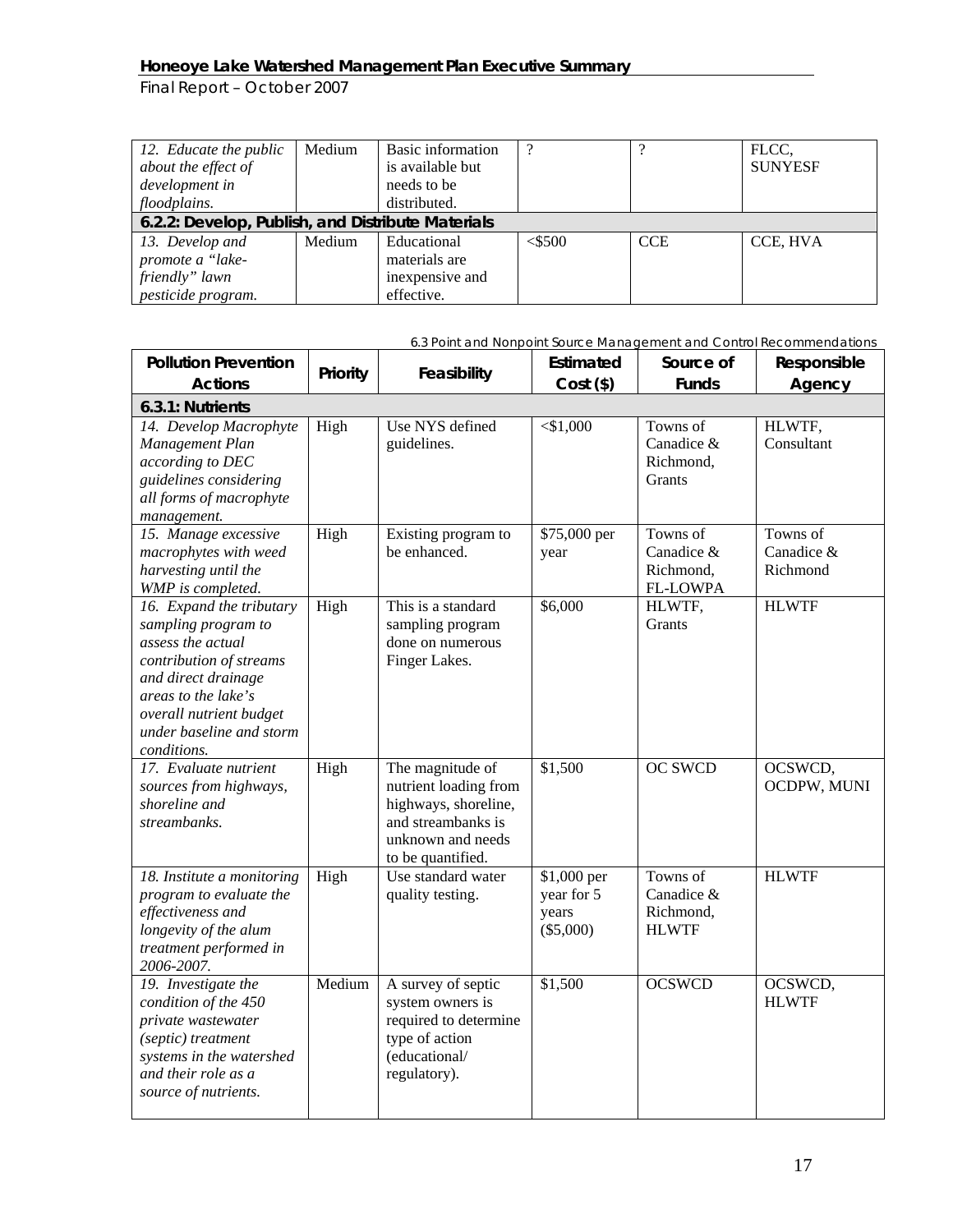| <b>Pollution Prevention</b>                            | Priority | Feasibility                        | Estimated    | Source of     | Responsible             |
|--------------------------------------------------------|----------|------------------------------------|--------------|---------------|-------------------------|
| <b>Actions</b>                                         |          |                                    | $Cost($ \$)  | <b>Funds</b>  | Agency                  |
| 20. Investigate effect of                              | Long     | Technical expertise                | \$1,000      | <b>HLWTF</b>  | <b>HLWTF</b>            |
| zebra mussels and other                                | Term     | required.                          |              |               |                         |
| invasive species on<br>nutrient loading.               |          |                                    |              |               |                         |
| 21. Investigate potential                              | Long     | <b>NYS DEC</b>                     | 5500         | <b>OCSWCD</b> | <b>OCSWCD</b>           |
| point sources of nutrient                              | Term     | supervision of                     |              |               |                         |
| discharge, such as                                     |          | SPDES permits is                   |              |               |                         |
| SPDES permit holders                                   |          | inadequate and                     |              |               |                         |
| and the perimeter sewer.                               |          | should be augmented                |              |               |                         |
|                                                        |          | by local action.                   |              |               |                         |
| 22. Encourage farmers                                  | Long     | Participation in AEM               | $<$ \$500    | <b>OCSWCD</b> | <b>OCSWCD</b>           |
| to participate in                                      | Term     | is best achieved by                |              |               |                         |
| Agricultural                                           |          | farmers talking to one<br>another. |              |               |                         |
| Environment                                            |          |                                    |              |               |                         |
| Management (AEM)                                       |          |                                    |              |               |                         |
| programs.<br>6.3.2: Onsite Wastewater Systems (Septic) |          |                                    |              |               |                         |
| 23. Develop a uniform                                  | Medium   | Encourage towns to                 | $<$ \$500    | <b>MUNI</b>   | MUNI, HLWTF             |
| and cooperative                                        |          | adopt model                        |              |               |                         |
| approach to septic                                     |          | "Uniform Onsite                    |              |               |                         |
| system regulation and                                  |          | Wastewater                         |              |               |                         |
| inspection in watershed                                |          | Treatment                          |              |               |                         |
| municipalities.                                        |          | Regulation".                       |              |               |                         |
| 24. Develop a schedule                                 | Medium   | Requires towns to                  | Fee to owner | <b>MUNI</b>   | MUNI, HLWTF             |
| of septic system                                       |          | adopt regulation.                  |              |               |                         |
| inspections for those                                  |          |                                    |              |               |                         |
| systems within 200 feet                                |          |                                    |              |               |                         |
| of a lake or stream.                                   |          |                                    |              |               |                         |
| 25. Develop local                                      | Long     | Feasible with                      | $<$ \$500    | <b>HLWTF</b>  | <b>HLWTF</b>            |
| database of SPDES                                      | Term     | volunteer effort.                  |              |               |                         |
| permits with the                                       |          |                                    |              |               |                         |
| assistance of the                                      |          |                                    |              |               |                         |
| NYSDEC.                                                |          |                                    |              |               |                         |
|                                                        |          |                                    |              |               |                         |
|                                                        |          |                                    | $<$ \$500    |               |                         |
| 26. Arrange more<br>frequent inspections of            | Long     | Work with the<br>NYSDEC to enhance |              | <b>OCSWCD</b> | NYSDEC,<br><b>HLWTF</b> |
| <b>SPDES</b> permitted                                 | Term     | oversight efforts.                 |              |               |                         |
| facilities.                                            |          |                                    |              |               |                         |
| 6.3.3: Forestry                                        |          |                                    |              |               |                         |
| 27. Adopt Timber                                       | High     | Requires adoption of               | Time         | <b>MUNI</b>   | MUNI, HLWTF             |
| <b>Harvest Regulations at</b>                          |          | regulation by towns.               |              |               |                         |
| the town level. Require                                |          |                                    |              |               |                         |
| pre-harvest planning and                               |          |                                    |              |               |                         |
| project inspection by a                                |          |                                    |              |               |                         |
| trained inspector.                                     |          |                                    |              |               |                         |
| 28. Promote                                            | Medium   | Promotional costs                  | $<$ \$500    | <b>HLWTF</b>  | <b>HLWTF</b>            |
| participation in existing                              |          | only.                              |              |               |                         |
| <b>State and Federal Forest</b>                        |          |                                    |              |               |                         |
| Stewardship Programs.                                  |          |                                    |              |               |                         |
|                                                        |          |                                    |              |               |                         |

*6.3 Point and Nonpoint Source Management and Control Recommendations*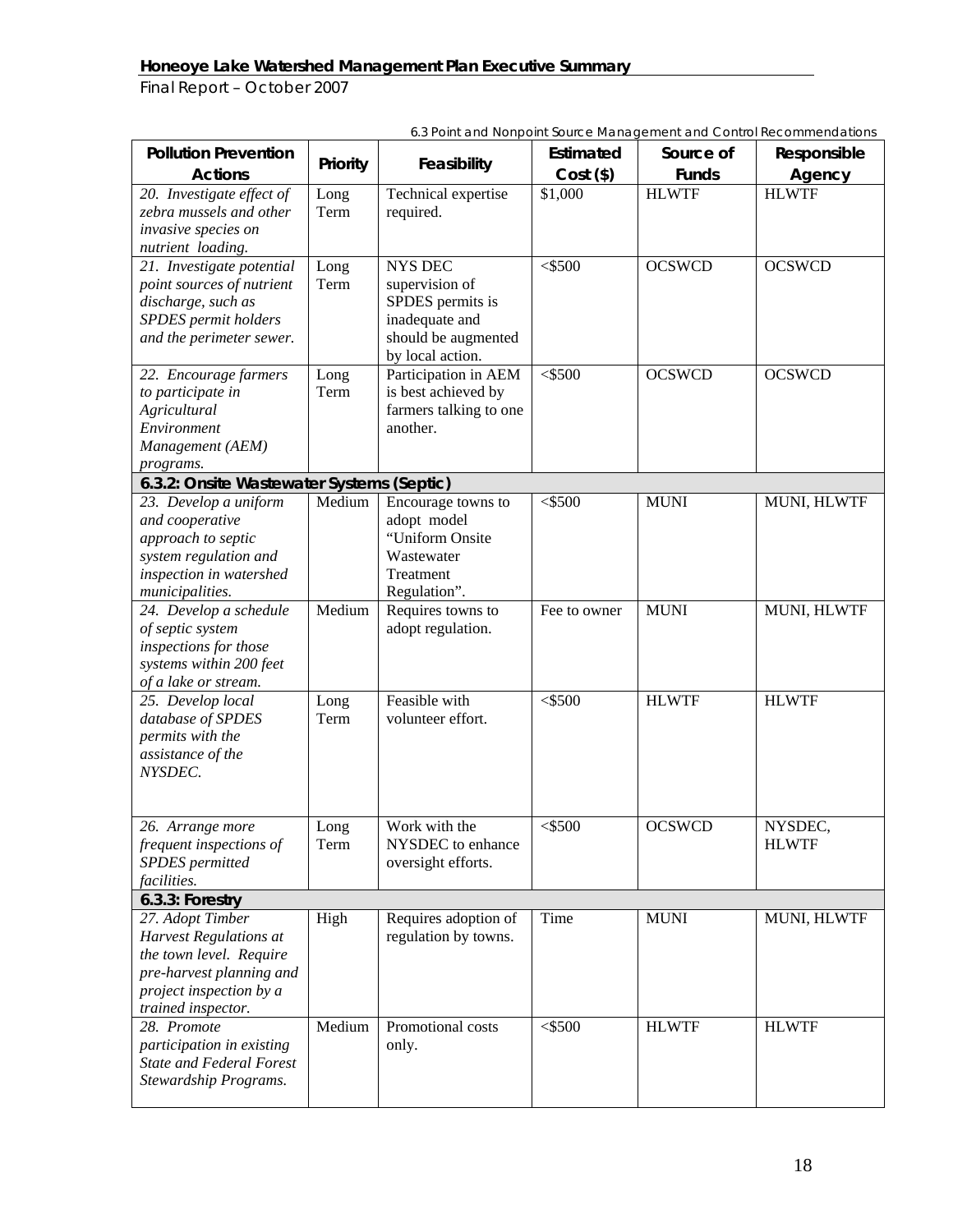| <b>Pollution Prevention</b>                             | Priority | $\sigma$ . $\sigma$ is an and increased in the case of $\sigma$ .<br>Feasibility | Estimated      | Source of      | Responsible              |
|---------------------------------------------------------|----------|----------------------------------------------------------------------------------|----------------|----------------|--------------------------|
| <b>Actions</b>                                          |          |                                                                                  | $Cost($ \$)    | <b>Funds</b>   | Agency                   |
| 29. Promote the use of<br><b>Forest Harvest Best</b>    | Medium   | Cooperation with<br>NYS DEC to                                                   | $<$ \$500      | <b>NYSDEC</b>  | NYSDEC,<br><b>OCSWCD</b> |
| <b>Management Practices</b>                             |          | promote their BMPs                                                               |                |                |                          |
| (BMPs) by loggers.                                      |          | via training sessions.                                                           |                |                |                          |
| 6.3.4: Streambank/Shoreline Erosion                     |          |                                                                                  |                |                |                          |
| 30. Maintain lake outlet                                | High     | Standard construction                                                            | \$10,000       | Towns of       | Towns of                 |
| weir.                                                   |          | project                                                                          |                | Canadice &     | Canadice &               |
|                                                         |          |                                                                                  |                | Richmond       | Richmond                 |
| 31. Adopt municipal land                                | High     | Time-consuming but                                                               | $\overline{?}$ | MUNI, Grants   | <b>MUNI</b>              |
| use regulations to                                      |          | lasting once in place.                                                           |                |                |                          |
| minimize peak flows in                                  |          |                                                                                  |                |                |                          |
| watershed streams and                                   |          |                                                                                  |                |                |                          |
| avoid shoreline erosion.                                |          |                                                                                  |                |                |                          |
| 32. Encourage                                           | High     | Costs to landowners                                                              | $\gamma$       | MUNI,          | MUNI, OCDPW              |
| development or                                          |          | involved but feasible.                                                           |                | OCDPW,         |                          |
| maintenance of                                          |          |                                                                                  |                | Property Owner |                          |
| vegetative filter strips to<br>protect stream corridors |          |                                                                                  |                |                |                          |
| and shorelines.                                         |          |                                                                                  |                |                |                          |
| 33. Investigate lake                                    | Medium   | Will require                                                                     | $\overline{?}$ | $\overline{?}$ | HLWTF,                   |
| drainage hydrology                                      |          | hydrological study of                                                            |                |                | <b>OCSWCD</b>            |
| including effects of outlet                             |          | the lake.                                                                        |                |                |                          |
| width, weir, wetlands,                                  |          |                                                                                  |                |                |                          |
| and other downstream                                    |          |                                                                                  |                |                |                          |
| issues.                                                 |          |                                                                                  |                |                |                          |
| 6.3.5: Development                                      |          |                                                                                  |                |                |                          |
| 34. Municipalities                                      | High     | NYS Model Local                                                                  | Time           | <b>MUNI</b>    | NYSDEC,                  |
| recognize Phase II                                      |          | Law.                                                                             |                |                | G/FLRPC,                 |
| <b>Stormwater Regulations</b>                           |          |                                                                                  |                |                | <b>OCSWCD</b>            |
| within local laws and/or                                |          |                                                                                  |                |                |                          |
| adopt the full NYS                                      |          |                                                                                  |                |                |                          |
| Sample Local Law to                                     |          |                                                                                  |                |                |                          |
| minimize erosion.                                       |          |                                                                                  |                |                |                          |
| 35. Planning boards                                     | High     | Requires action by                                                               | Time           | MUNI, Grants   | MUNI, OCPD,              |
| review of the adequacy                                  |          | towns in watershed.                                                              |                |                | <b>HLWTF</b>             |
| of municipal land use                                   |          |                                                                                  |                |                |                          |
| regulations to minimize                                 |          |                                                                                  |                |                |                          |
| erosion.                                                |          |                                                                                  |                |                |                          |
| 36. Municipalities                                      | High     | Requires review of                                                               | Time           | <b>MUNI</b>    | <b>MUNI</b>              |
| evaluate current                                        |          | existing regulations                                                             |                |                |                          |
| minimum setback and                                     |          | by Planning Boards.                                                              |                |                |                          |
| bulkhead/breakwall                                      |          |                                                                                  |                |                |                          |
| standards for new                                       |          |                                                                                  |                |                |                          |
| structures along the<br>shoreline.                      |          |                                                                                  |                |                |                          |
|                                                         |          |                                                                                  |                |                |                          |
|                                                         |          |                                                                                  |                |                |                          |
|                                                         |          |                                                                                  |                |                |                          |
|                                                         |          |                                                                                  |                |                |                          |

*6.3 Point and Nonpoint Source Management and Control Recommendations*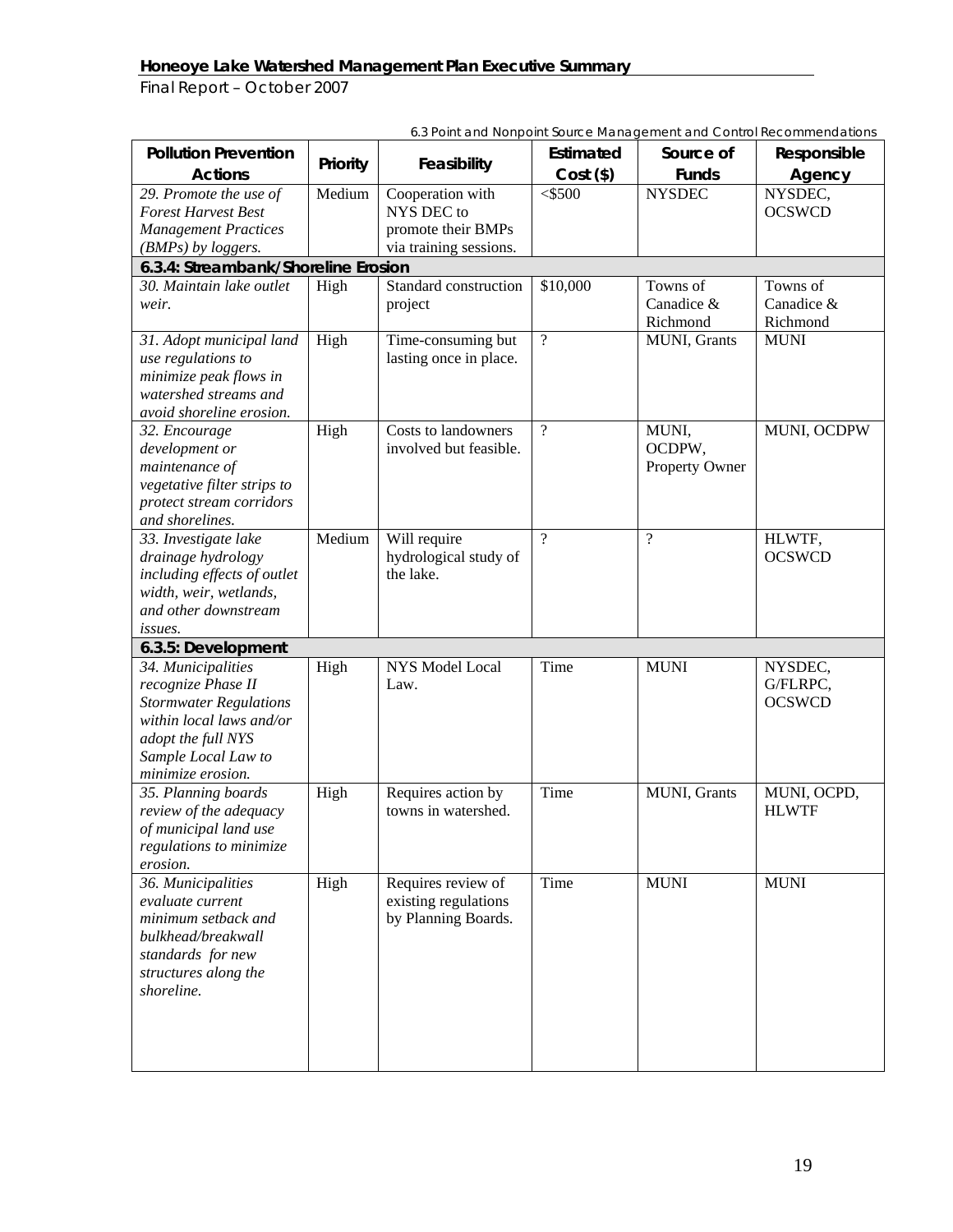| 37. Address the<br>congestion of<br>development within 200<br>feet of the shoreline by<br>requiring appropriate<br>building standards.                                  | Medium       | A difficult, time-<br>consuming task<br>without precedent in<br>the Finger Lakes.<br>Needs planning<br>consultant. | \$7,500                       | MUNI, OCPD                  | MUNI, OCPD                  |
|-------------------------------------------------------------------------------------------------------------------------------------------------------------------------|--------------|--------------------------------------------------------------------------------------------------------------------|-------------------------------|-----------------------------|-----------------------------|
| 38. Watershed towns<br>should work together on<br>an Open Space Inventory<br>to identify<br>environmentally sensitive<br>and undeveloped lands<br>requiring protection. | Medium       | Requires technical<br>expertise.                                                                                   | \$5,000                       | OCWRC,<br><b>HLWTF</b>      | <b>FLCC</b>                 |
| 39. The Towns of<br>Richmond and Canadice<br>should review their<br>Comprehensive Plans to<br>coordinate land use<br>zoning for the protection<br>of water.             | Medium       | Requires cooperation<br>between towns.                                                                             | \$15,000                      | Grants, MUNI                | MUNI, OCPD,<br><b>HLWTF</b> |
| 40. Provide consistent,<br>uniform enforcement of<br>existing land use<br>regulations.                                                                                  | Medium       | Feasible, but training<br>and educational<br>needs are ongoing.                                                    | $\overline{\mathcal{L}}$      | <b>MUNI</b>                 | OCPD, MUNI                  |
| 6.3.6: Recreational Uses                                                                                                                                                |              |                                                                                                                    |                               |                             |                             |
| 41. Provide community<br>education on need for a<br>docking and mooring<br>regulation.                                                                                  | High         | Could be used to<br>control keyhole<br>development and<br>placement of docks.                                      | Time                          | <b>HLWTF</b>                | MUNI, HLWTF                 |
| 42. NYS OPRHP connect<br>existing restrooms to the<br>sewer and determine<br>needs for other<br>improvements at the<br>public boat launch.                              | Medium       | Requires<br>commitment from<br><b>NYSOPRHD</b>                                                                     | $\gamma$                      | Grant,<br><b>NYSOPRHP</b>   | <b>NYSOPRHP</b>             |
| 43. Encourage use of fuel<br>efficient low pollution<br>boats.                                                                                                          | Medium       | Educational effort.                                                                                                | $<$ \$500                     | HLWTF, HVA                  | HLWTF, HVA                  |
| 44. Promote increased<br>enforcement of existing<br>boating regulations.                                                                                                | Medium       | Patrols by OC Sheriff   Existing<br>and NYDEC are on-<br>going.                                                    | Additional<br>cost<br>unknown | OC SHERIFF,<br><b>NYDEC</b> | OC SHERIFF,<br><b>NYDEC</b> |
| 45. Examine boat speed<br>regulations, especially<br>near-shore, to diminish<br>shoreline disturbance.                                                                  | Medium       | Investigate need for<br>special Navigation<br>Laws such as those<br>on Canandaigua and<br>Keuka Lakes.             | Time                          | HLWTF, HVA                  | HLWTF,<br>OCSWCD, HVA       |
| 46. Determine impact of<br>prop wash on bottom<br>sediments.                                                                                                            | Long<br>Term | Feasible engineering<br>study.                                                                                     | \$1,500                       | <b>HLWTF</b>                | FLCC, HLWTF                 |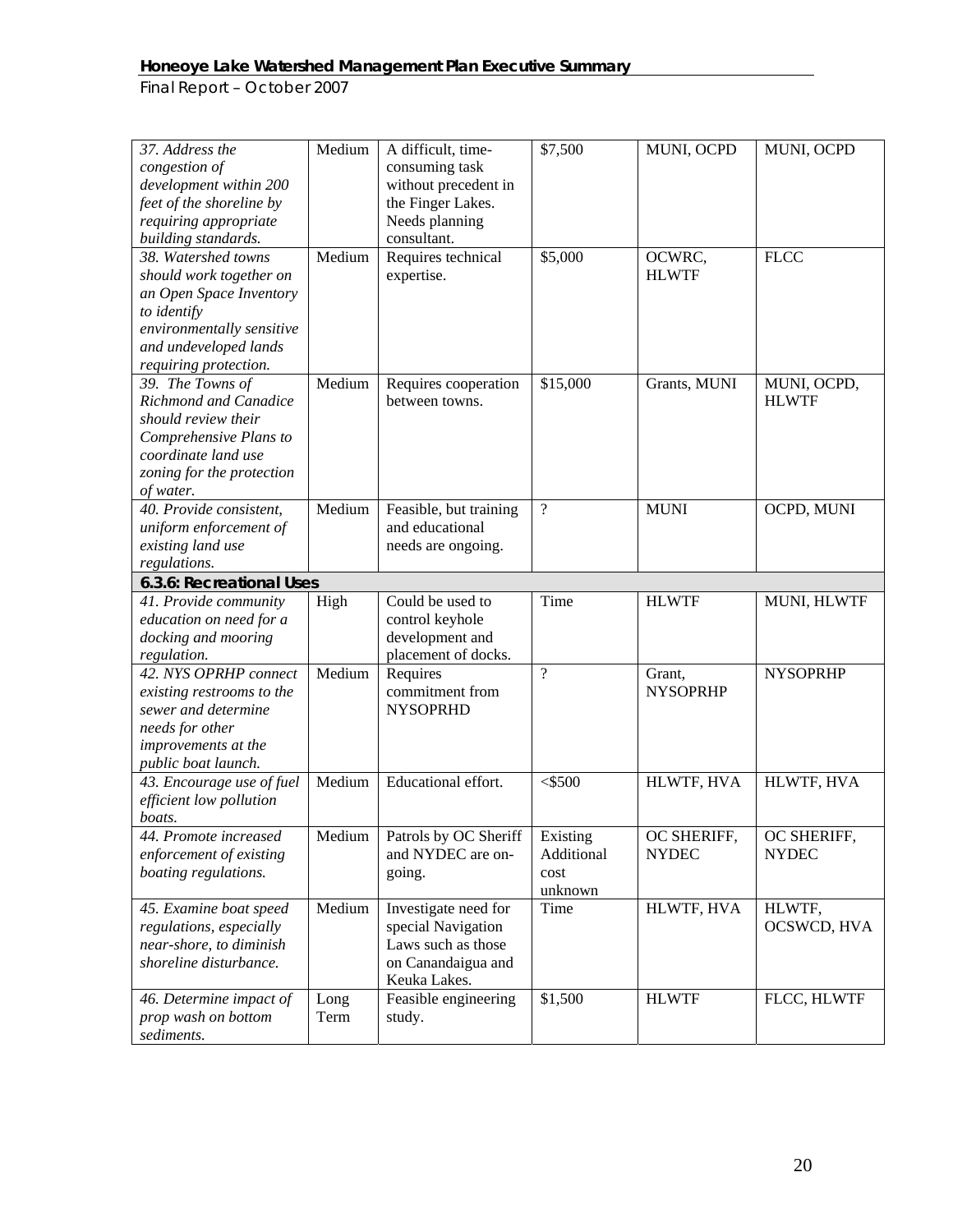| 6.3.7: Agriculture                                                                                                                                                                                                                |              |                                                                                                     |           |               |                              |
|-----------------------------------------------------------------------------------------------------------------------------------------------------------------------------------------------------------------------------------|--------------|-----------------------------------------------------------------------------------------------------|-----------|---------------|------------------------------|
| 47. Encourage farmers<br>to participate in federal,<br>state and local programs<br>that use the principles of<br>AEM.                                                                                                             | Medium       | Requires public<br>relations efforts by<br>the pertinent officials,<br>OC SWCD, or<br>HLWTF.        | \$50,000  | <b>EPF</b>    | OCSWCD,<br><b>HLWTF</b>      |
| 48. Use database of<br>farmers in the watershed<br>for contact on<br>environmental issues.                                                                                                                                        | Medium       | Feasible with existing<br>agency staff.                                                             | $<$ \$500 | <b>OCSWCD</b> | <b>OCSWCD</b>                |
| 49. Cooperate with<br>nonprofit organizations<br>such as the American<br>Farmland Trust, Finger<br>Lakes Land Trust and<br>The Nature Conservancy<br>on programs to ensure<br>future agricultural uses.                           | Long<br>Term | Requires outreach to<br>farmers in the<br>watershed by<br>municipal and county<br>government.       | $<$ \$500 | <b>MUNI</b>   | OCSWCD,<br><b>MUNI</b>       |
| 6.3.8: Pesticides                                                                                                                                                                                                                 |              |                                                                                                     |           |               |                              |
| 50. Promote use of<br>hazardous waste clean-<br>up day, which already<br>exists in Ontario County,<br>for safe disposal<br>pesticides and other toxic<br>materials.                                                               | Medium       | Expensive for the<br>county but is an<br>existing program.                                          | $<$ \$500 | <b>OCDPW</b>  | OCDPW,<br><b>HLWTF</b>       |
| 51. Promote the use of<br><b>Integrated Pest</b><br>Management (IPM) for<br>agriculture,<br>homeowners, and<br>institutions to target<br>appropriate pest species,<br>choose proper pesticides,<br>and apply chemicals<br>safely. | Long<br>Term | Could develop<br>appropriate<br>standards.                                                          | $<$ \$500 | <b>CCE</b>    | CCE, OCSWCD,<br><b>HLWTF</b> |
| 52. Institute periodic<br>testing for pesticides as<br>part of the stream<br>sampling.                                                                                                                                            | Long<br>Term | Individual tests for<br>very low levels of<br>pesticides and their<br>metabolites are<br>expensive. | \$3,000   | Grant         | <b>HLWTF</b>                 |
| 53. If necessary, develop<br>independent IPM<br>standards for the<br>watershed.                                                                                                                                                   | Long<br>Term | The local CCE office<br>can provide technical<br>assistance.                                        | $<$ \$500 | Grant         | HLWTF, CCE,<br><b>MUNI</b>   |
| 54. Investigate Cornell<br>Cooperative Extension<br>Home-A-System program<br>for developing less toxic<br>households.                                                                                                             | Long<br>Term | Has been used on<br>Seneca Lake, with<br>good results.                                              | $<$ \$500 | <b>HVA</b>    | HLWTF, HVA                   |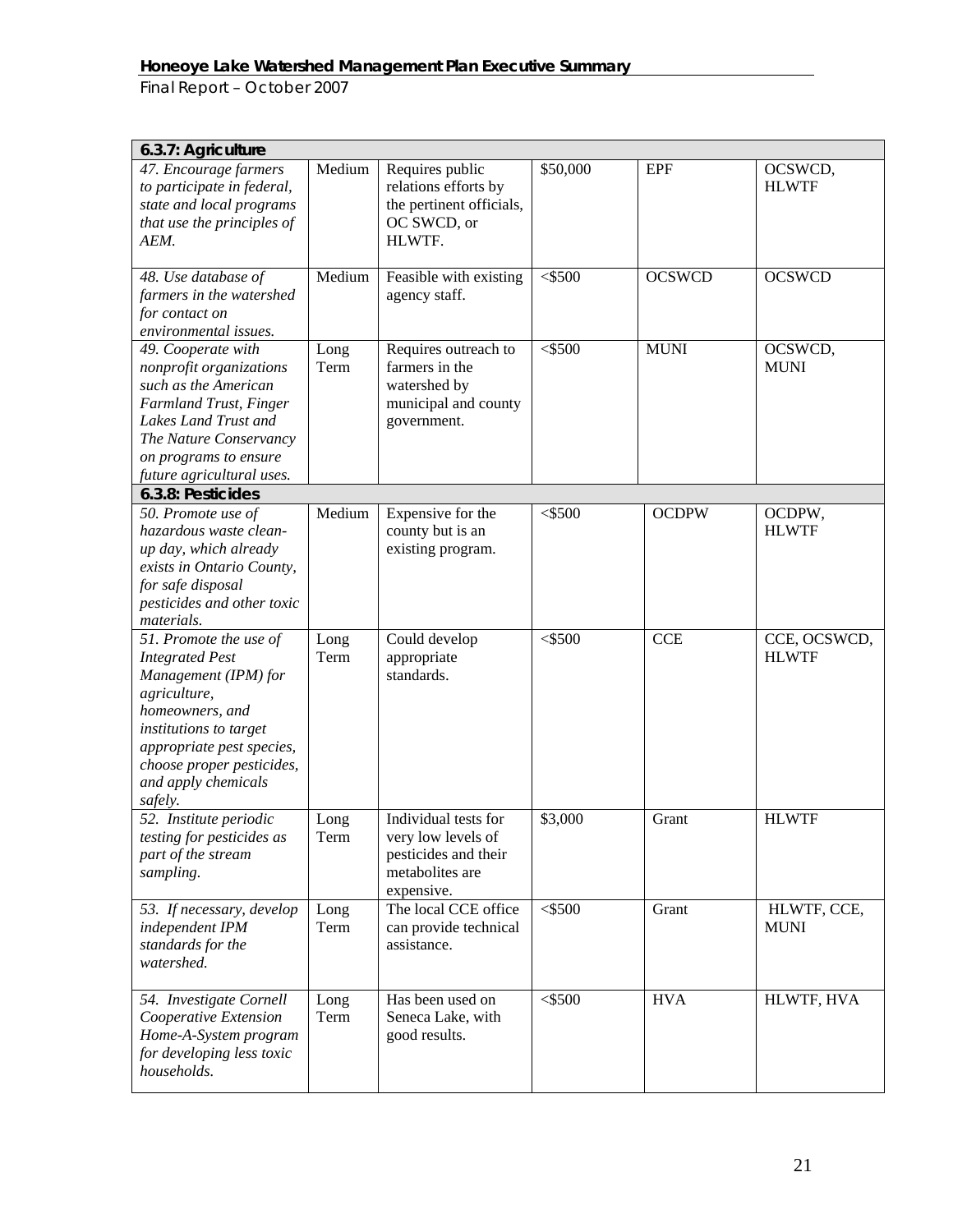| 55. Encourage<br>watershed farmers to use<br>the Agricultural<br>Environmental<br>Management (AEM)<br>program that offers<br>technical and financial<br>assistance to farmers<br>working to utilize<br>pesticides properly. | Long<br>Term | Promote an already<br>existing program.                  | $<$ \$500          | <b>OCSWCD</b>            | OCSWCD,<br><b>HLWTF</b>      |
|-----------------------------------------------------------------------------------------------------------------------------------------------------------------------------------------------------------------------------|--------------|----------------------------------------------------------|--------------------|--------------------------|------------------------------|
| 6.3.9: Salt Usage and Storage                                                                                                                                                                                               |              |                                                          |                    |                          |                              |
| 56. Conduct annual<br>survey of salt used in<br>municipalities and<br>publicize results.                                                                                                                                    | Medium       | Low cost and feasible<br>but needs volunteer<br>effort.  | $<$ \$500          | <b>HLWTF</b>             | HVA, HLWTF,<br>G/FLRPC       |
| 57. Towns store and use<br>deicing materials in an<br>environmentally sound<br>manner.                                                                                                                                      | Medium       | Potential savings to<br>towns.                           | $\overline{?}$     | <b>MUNI</b>              | HLWTF, MUNI,<br><b>OCDPW</b> |
| 58. Purchase and install<br>sensible salting highway<br>signs.                                                                                                                                                              | Medium       | Feasible, cost of<br>signs \$50 each.                    | \$1,000            | Grants                   | MUNI, OCDPW,<br><b>HLWTF</b> |
| 59. Monitor salt<br>concentrations in<br>tributaries during stream<br>sampling program.                                                                                                                                     | Medium       | Small additional cost.                                   | $\overline{\cdot}$ | <b>HLWTF</b>             | FLCC, HLWTF                  |
| 60. Promote sensible<br>winter driving with less<br>salt.                                                                                                                                                                   | Medium       | Promotional effort.                                      | $<$ \$500          | <b>MUNI</b>              | HLWTF, MUNI,<br><b>OCDPW</b> |
| 6.3.10: Spills                                                                                                                                                                                                              |              |                                                          |                    |                          |                              |
| 61. Purchase<br>decals/magnets with<br><b>Spills Reporting numbers</b><br>listed and distribute to<br>highway departments,<br>truckers, and farmers.                                                                        | Long<br>Term | Feasible and effective<br>in promoting<br>reporting.     | $<$ \$500          | HLWTF, HVA               | HLWTF, MUNI                  |
| 62. Map the types and<br>contributing factors to<br>spills recorded in<br>NYSDEC databases to<br>identify pertinent<br>preventive measures.                                                                                 | Long<br>Term | Analysis of existing<br>NYSDEC data                      | \$1,500            | Grants                   | NYSDEC,<br><b>HLWTF</b>      |
| 63. Use the maps and<br>analysis to educate<br>actual and potential<br>spillers about prevention.                                                                                                                           | Long<br>Term | Feasible, some costs<br>for educational<br>materials.    | \$2,000            | $\overline{\mathcal{L}}$ | HVA, HLWTF                   |
| 64. Develop local<br>notification procedure.                                                                                                                                                                                | Long<br>Term | Determine who in the<br>watershed should be<br>notified. | $<$ \$500          | $\overline{?}$           | HLWTF,<br><b>NYSDEC</b>      |
| 65. Develop local<br>database of spills with<br>assistance of NYSDEC.                                                                                                                                                       | Long<br>Term | Determine who<br>would keep the<br>database up to date.  | \$500              | <b>MUNI</b>              | HLWTF,<br><b>NYSDEC</b>      |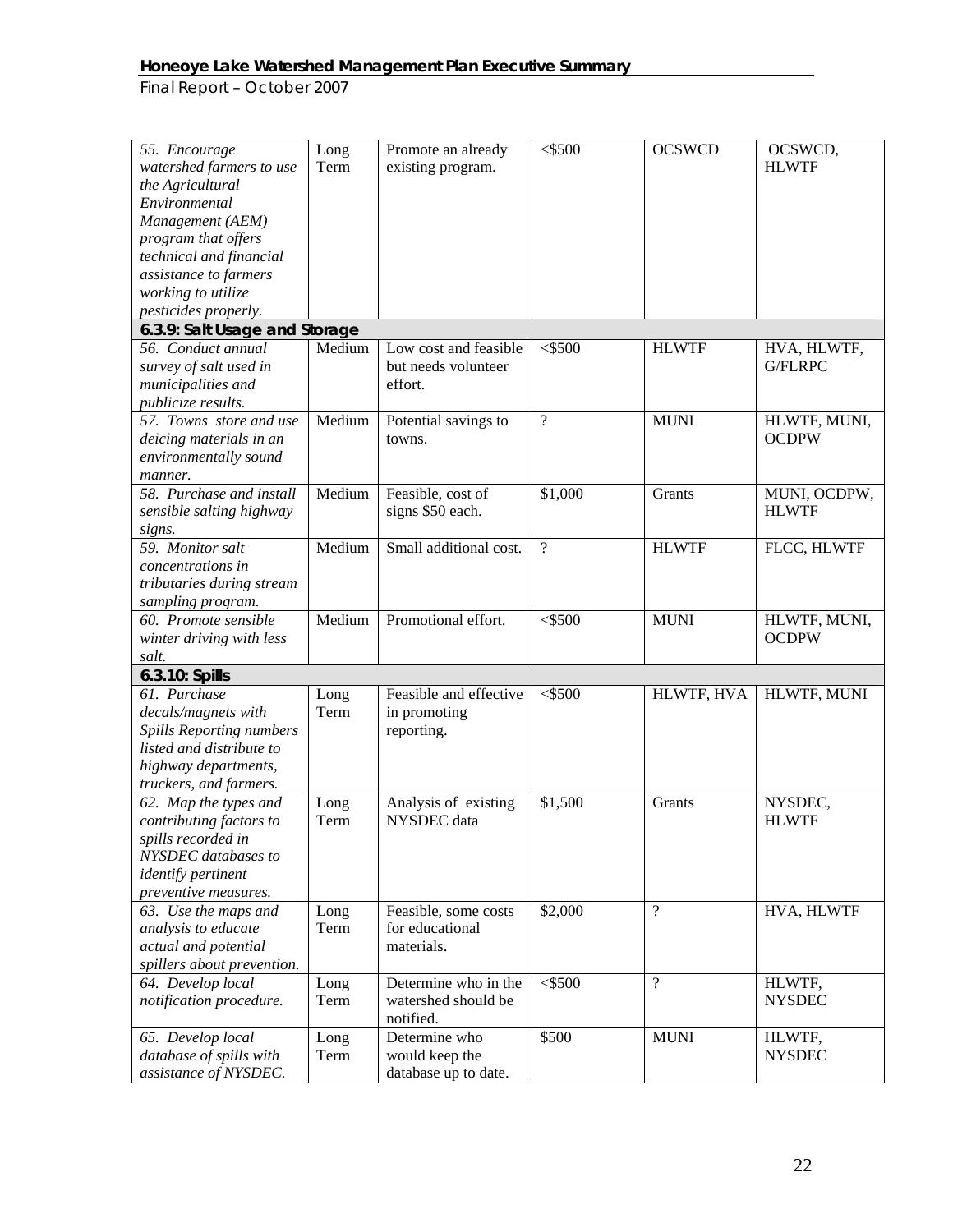| 6.3.11: Bulk Storage Facilities                             |      |                        |                 |                          |               |
|-------------------------------------------------------------|------|------------------------|-----------------|--------------------------|---------------|
| 66. Establish an                                            | Long | Inexpensive and        | $<$ \$500       | $\overline{\cdot}$       | NYSDEC,       |
| inventory of bulk storage                                   | Term | could be handled by    |                 |                          | <b>OCPD</b>   |
| facilities by location,                                     |      | county agency staff.   |                 |                          |               |
| type and quantity of                                        |      |                        |                 |                          |               |
| materials stored.                                           |      |                        |                 |                          |               |
| 67. Create a spills                                         | Long | Requires creating a    | \$1,000         | $\overline{?}$           | <b>NYSDEC</b> |
| notification procedure                                      | Term | procedure.             |                 |                          |               |
| for notification of the                                     |      |                        |                 |                          |               |
| appropriate local                                           |      |                        |                 |                          |               |
| responder.                                                  |      |                        |                 |                          |               |
| 68. Determine the effect,                                   | Long | Will need technical    | $\gamma$        | $\overline{\mathcal{L}}$ | <b>NYSDEC</b> |
| if any, of natural gas                                      | Term | expertise.             |                 |                          |               |
| storage wells.                                              |      |                        |                 |                          |               |
| 69. Establish an                                            | Long | Inexpensive and        | $<$ \$500       | $\overline{\mathcal{L}}$ | NYSDEC,       |
| inventory of bulk storage                                   | Term | could be handled by    |                 |                          | <b>OCPD</b>   |
| facilities by location,                                     |      | county agency staff.   |                 |                          |               |
| type, and quantity of                                       |      |                        |                 |                          |               |
| materials stored.                                           |      |                        |                 |                          |               |
| 6.3.12: Landfills, Dumps and Inactive Hazardous Waste Sites |      |                        |                 |                          |               |
| 70. Survey landfill                                         | Long | May require            | \$10,000        | <b>EPF</b> Grant         | <b>HLWTF</b>  |
| locations, dates of                                         | Term | specialized consultant |                 |                          |               |
| operation, types of                                         |      | assistance.            |                 |                          |               |
| material deposited, and                                     |      |                        |                 |                          |               |
| vulnerability to water                                      |      |                        |                 |                          |               |
| resources.                                                  |      |                        |                 |                          |               |
| 71. Investigate landfill                                    | Long | Technically difficult  | $\overline{?}$  | $\overline{\mathcal{L}}$ | HLWTF,        |
| leachate, if present,                                       | Term | and may be             |                 |                          | <b>NYSDEC</b> |
| through an intensive                                        |      | expensive.             |                 |                          |               |
| engineering study.                                          |      |                        |                 |                          |               |
| 72. Develop an                                              | Long | Technically difficult  | \$25,000 / site | $\overline{\mathcal{L}}$ | <b>HLWTF</b>  |
| engineering study for                                       | Term | and would require an   |                 |                          |               |
| proper landfill closure.                                    |      | engineer experienced   |                 |                          |               |
| 73. Conduct water                                           |      | in landfill closures.  | \$500           |                          | <b>HLWTF</b>  |
|                                                             | Long | Requires chemical      |                 | Grants                   |               |
| quality tests in vicinity of<br>landfills as part of the    | Term | testing                |                 |                          |               |
| stream monitoring                                           |      |                        |                 |                          |               |
|                                                             |      |                        |                 |                          |               |
| program.<br>74. Develop local                               | Long | May require            | \$1,000         | $\overline{\mathcal{L}}$ | NYSDEC,       |
| database on landfill sites                                  | Term | computer and           |                 |                          | <b>HLWTF</b>  |
| with NYS DEC                                                |      | software.              |                 |                          |               |
| assistance.                                                 |      |                        |                 |                          |               |
| 6.3.13: Mined Lands                                         |      |                        |                 |                          |               |
| 75. Create an inventory                                     | Long | Feasible and           | $<$ \$500       | $\overline{\cdot}$       | HLWTF,        |
| of permitted and non-                                       | Term | necessary first step.  |                 |                          | <b>NYSDEC</b> |
| permitted mines in the                                      |      |                        |                 |                          |               |
| watershed. Prioritize and                                   |      |                        |                 |                          |               |
| rank mines for potential                                    |      |                        |                 |                          |               |
| to pollute surface and                                      |      |                        |                 |                          |               |
| groundwater and share                                       |      |                        |                 |                          |               |
| information with                                            |      |                        |                 |                          |               |
| regulatory officials.                                       |      |                        |                 |                          |               |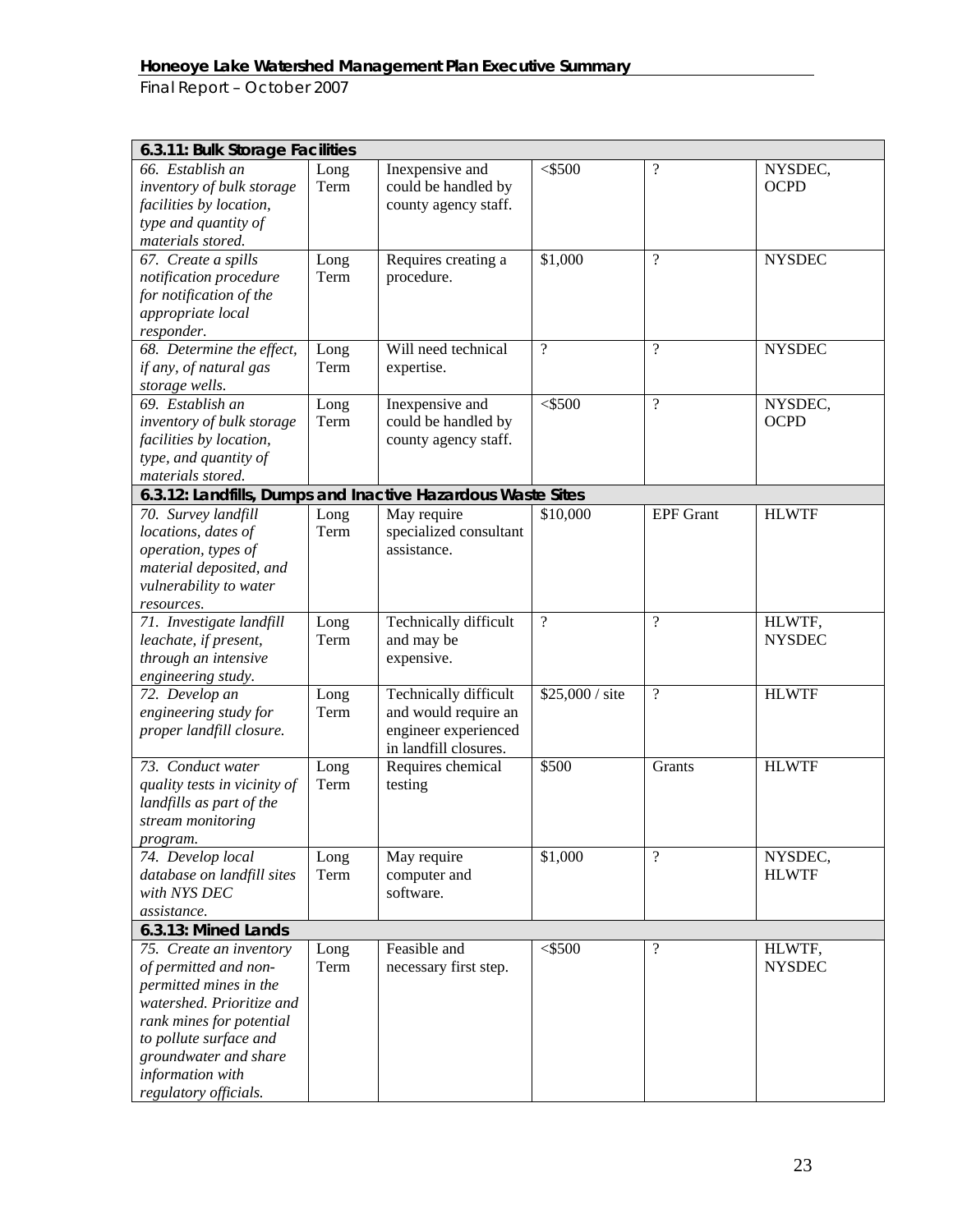*Final Report – October 2007* 

| 76. Share information        | Long | Develop procedure. | $<$ 500 | <b>HLWTF</b> |
|------------------------------|------|--------------------|---------|--------------|
| on mines with regulatory     | Term |                    |         |              |
| <i>officials (towns, NYS</i> |      |                    |         |              |
| $DEC$ ).                     |      |                    |         |              |

NYSDEC – New York State Department of Environmental Conservation

NYSDOS – New York State Department of State

FL-LOWPA- Finger Lakes/ Lake Ontario Watershed Protection Alliance

OCDPW – Ontario County Department of Public Works

OCPD – Ontario County Planning Department

CCE – Cornell Cooperative Extension of Ontario County

OCSWCD – Ontario County Soil and Water Conservation District

G/FLRPC – Genesee/ Finger Lakes Regional Planning Council

HVA – Honeoye Valley Association

HLWTF – Honeoye Lake Watershed Task Force

FLLT – Finger Lakes Land Trust

FLCC – Finger Lakes Community College

MUNI-Municipalities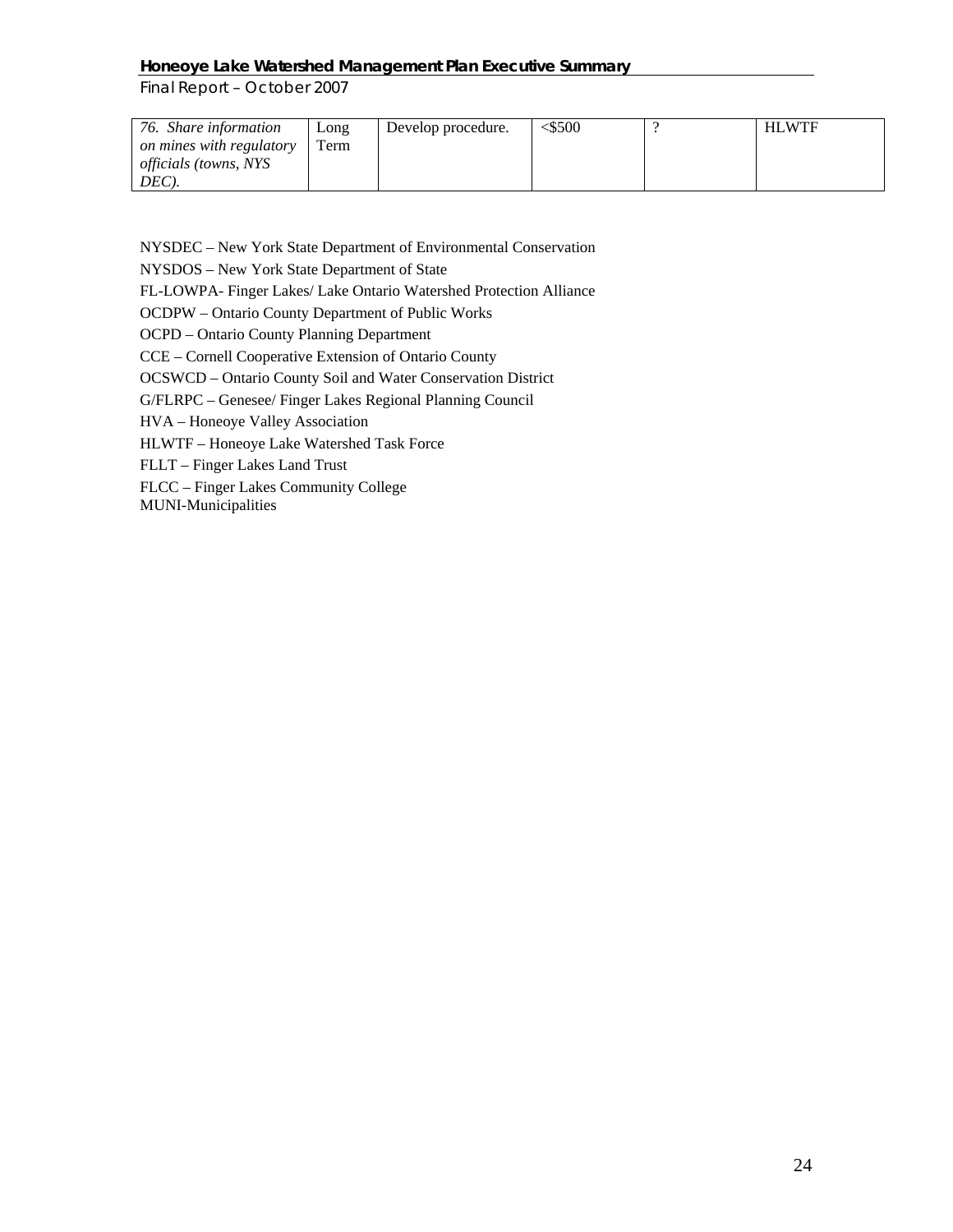# **IMPLEMENTATION STRATEGIES**

### **Intergovernmental Coordination**

Effective partnerships are based on good information and educational efforts. Cooperation requires that the parties have a knowledge of why, how, when and where to cooperate, which can only be gained from shared information and communication. Mutual trust is necessary to make partnerships work, and trust can only be earned. To even consider the management of a complex ecosystem like a watershed or lake, it is necessary to foster a cooperative partnership approach. No single entity manages Honeoye Lake or the watershed for its numerous stakeholders.

There could be no HLWMP without the support of town, county, and state governments. In the formation of the Honeoye Lake Watershed Task Force in 1998, municipal governments stepped forward to exercise their powers to regulate land use and perform other functions for the improved health, safety and general welfare of their citizens.

# **Land Use Regulations**

Honeoye Lake and its watershed are located in six municipalities, each with its own set of land use regulations. Thus, for the sake of good management, it is necessary to foster cooperation, participation, communication, and, to the extent possible, uniform regulations. Management of Honeoye Lake and its watershed will require the efforts of many levels of government, agencies, organizations, groups, and citizens working together in partnership.

For the purpose of water quality protection, better coordination among the municipalities in land use regulations is important. Attention needs to be paid to the shoreline of Honeoye Lake, which is already densely populated and a likely source of water quality problems. Establishing a joint committee of planning board members from watershed towns to review land use regulations in their towns and make recommendations for improved water quality protection is recommended.

# **Education Approach**

Many years of concentrated efforts have been spent to protect Honeoye Lake and improve its water quality. Many of these efforts concentrated on the necessary role of education in the process. Indeed, education is the motivating force for all sorts of social improvements including environmental protection. Educational efforts have been aimed at citizens and governmental officials.

### **Scientific Approach**

Watershed management efforts must have a solid scientific basis, including the analysis of water quality problems, selection of remedial actions, and the analysis and evaluation of results. Before actions are recommended or taken, a scientific analysis of the problems must be performed. Solutions must be tailored to target problems as specifically as possible and to avoid unintended consequences. Comprehensive analysis is needed in complex systems, such as lakes and watersheds. Sufficient data and an accurate picture of the interrelationship of various factors must be researched.

The Honeoye Lake Watershed has been intensively studied for at least three decades, but information gaps exist. In recent years, scientific studies have intensified in certain areas of interest: sediments, internal and external nutrient loading, water chemistry, land use, macrophytes, phytoplankton and the impacts of various management options.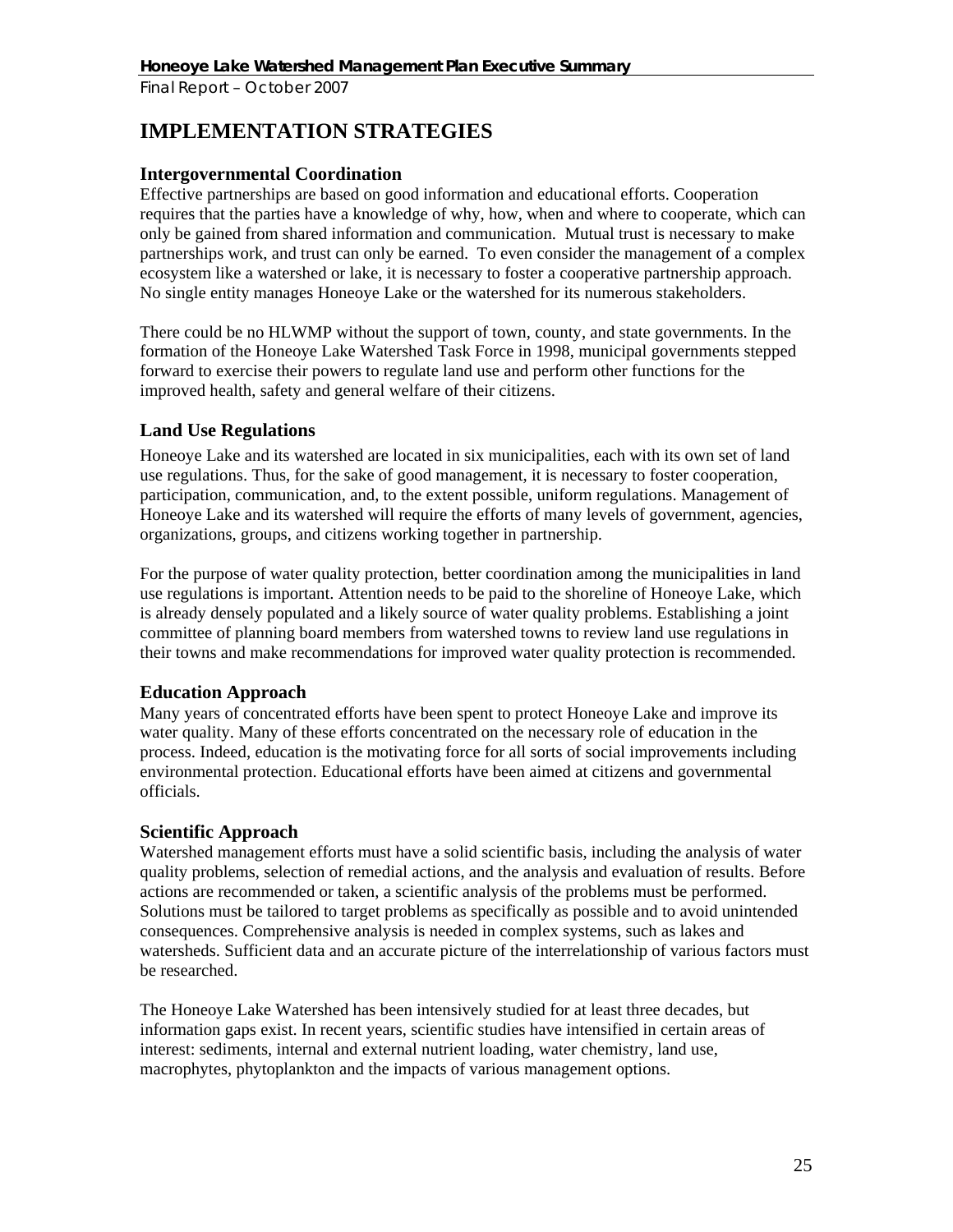# **Monitoring**

A final step in implementing a watershed management plan is assuring the quality of the actions by setting benchmarks to monitor success/failure. It is recommended that the HLWMP establish a "trophic target" like that used in the Irondequoit Basin. A trophic index is a measure of a lake's biological productivity and is determined from measurements of nutrient levels, water clarity, and chlorophyll-a levels. With it, the Honeoye Lake Watershed Task Force will be able to chart the lake's progress toward a better trophic state.

Monitoring progress is important for measuring the effectiveness of programs, selecting new directions, and ensuring accountability to the public. If goals are not being met, current priorities will have to be adjusted. Benchmarks set for the reduction in the priority pollutants are measurable steps on the way to the goal of improving the quality of Honeoye Lake's water.

Yearly reviews by the participating municipalities in the Honeoye Lake Watershed Task Force will be used in conjunction with reports from the monitoring program to ensure that public expenditures are having the proper effect. The HLWMP should be reviewed annually and amended as necessary.

# **Staffing**

The watershed management plan is a compilation of technical information to guide future actions. The collection of tasks has various characteristics: stand-alone, sequential, immediate, long term, technical, educational, planning, discrete and continuing. In reviewing the list of actions, the project sponsors must decide the best means to accomplish them. In some cases, only agency employees, trained technicians or knowledgeable consultants can complete the tasks. In other cases, volunteers may be able to accomplish tasks if they are sufficiently trained and organized. If the HLWMP is to be carried out in a timely manner, it is clear from the list of tasks that it cannot be accomplished solely on a volunteer basis. A part-time employee acting as a Watershed Manager to work with the HLWTF may be a viable option

# **Financing**

A sample budget has been constructed to show an approach to funding the highest priority actions items.

| 100,000 |
|---------|
| 120,000 |
| 400,000 |
| 100,000 |
| 50,000  |
| 770,000 |
|         |
| 370,000 |
| 125,000 |
| 55,000  |
| 30,000  |
| 20,000  |
| 20,000  |
| 150,000 |
| 770,000 |
|         |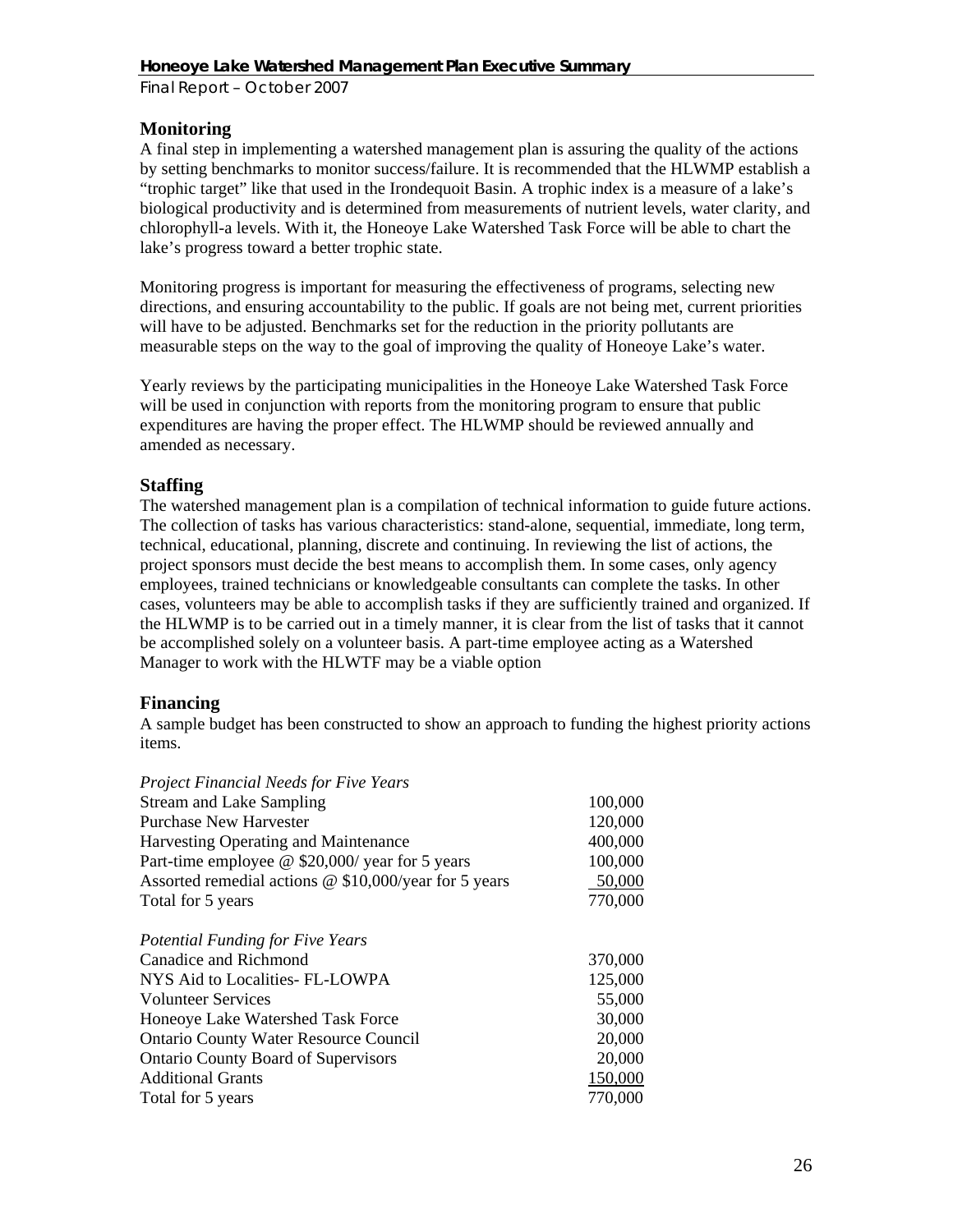# **SUMMARY CONCLUSION**

As described in this document there is extensive scientific data on Honeoye Lake and its watershed. This will be used to support scientifically sound measures to protect and improve the lake's water quality. There are a few gaps in the scientific data which will be addressed by instituting new monitoring programs such as a tributary sampling program and a survey of streambanks to determine the extent of their contribution in supplying nutrients to the lake. In addition, regular water quality monitoring will continue to measure the effectiveness of the implementation of the lake protection action items recommended in this watershed plan.

Over 70 action items are recommended to address all existing and potential threats to lake water quality. Of these 20 have been assigned a high priority and will be acted upon in the next couple of years, as funds allow. Most of the high priority action items are related to prevention of nutrient enrichment of the lake, which promotes weed growth and algae blooms. The techniques used to address all action items include education, land use regulations, and structural and non structural control actions.

The magnitude of this effort over the next five years to implement the high priority action items is of the order of ¾ of a million dollars and will require a part time watershed manager, extensive volunteer efforts, governmental agency assistance, and contract work to accomplish the objectives of the plan.

Accomplishing the objectives of the plan will require the cooperative efforts of all towns in the watershed in addition to state and county agencies, educational institutions, and private non-profit organizations. The HLWTF will manage the process and on an annual basis review priorities and develop an annual workplan. It is expected that grants will be obtained to finance many of the action items, in addition to the financial support from the county and towns.

Working on the action items identified in this watershed plan will go a long way toward accomplishing the objectives of the Honeoye Lake Watershed Plan.

- To improve the water quality of Honeoye Lake
- To improve the quality of water resources in the Honeoye Lake Watershed
- To protect the Honeoye Lake Watershed's natural resources
- To identify challenges and barriers to water quality protection and to suggest means to overcome them
- To protect the high quality of life enjoyed by residents of the Honeoye Lake Watershed
- To improve water-dependent recreational opportunities
- To retain and attract business and improve local economic development opportunities
- To consider economic, social, and other incentives for water quality protection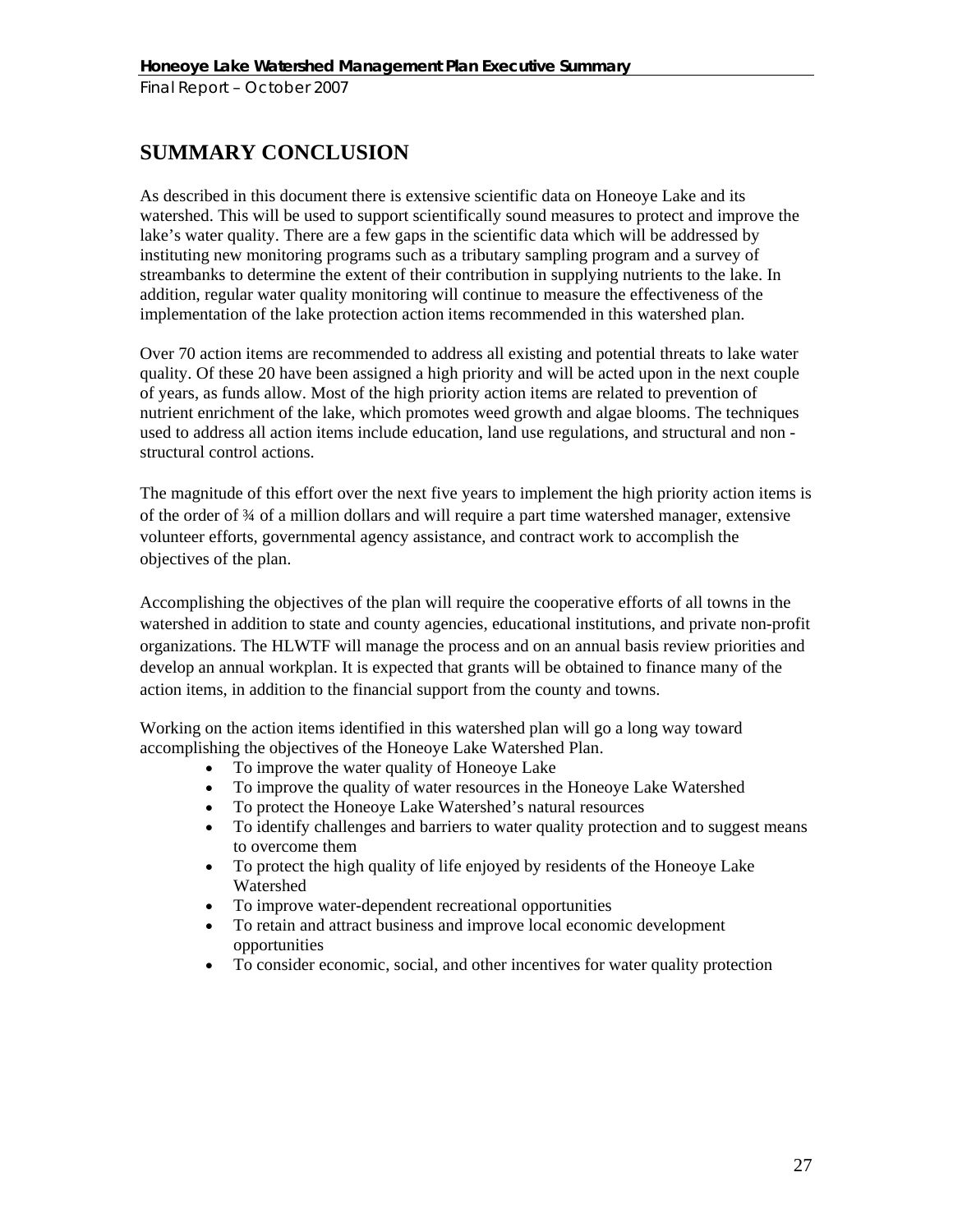# **REFERENCE MAPS & TABLES**



**FIGURE 2 Honeoye Lake Subwatersheds**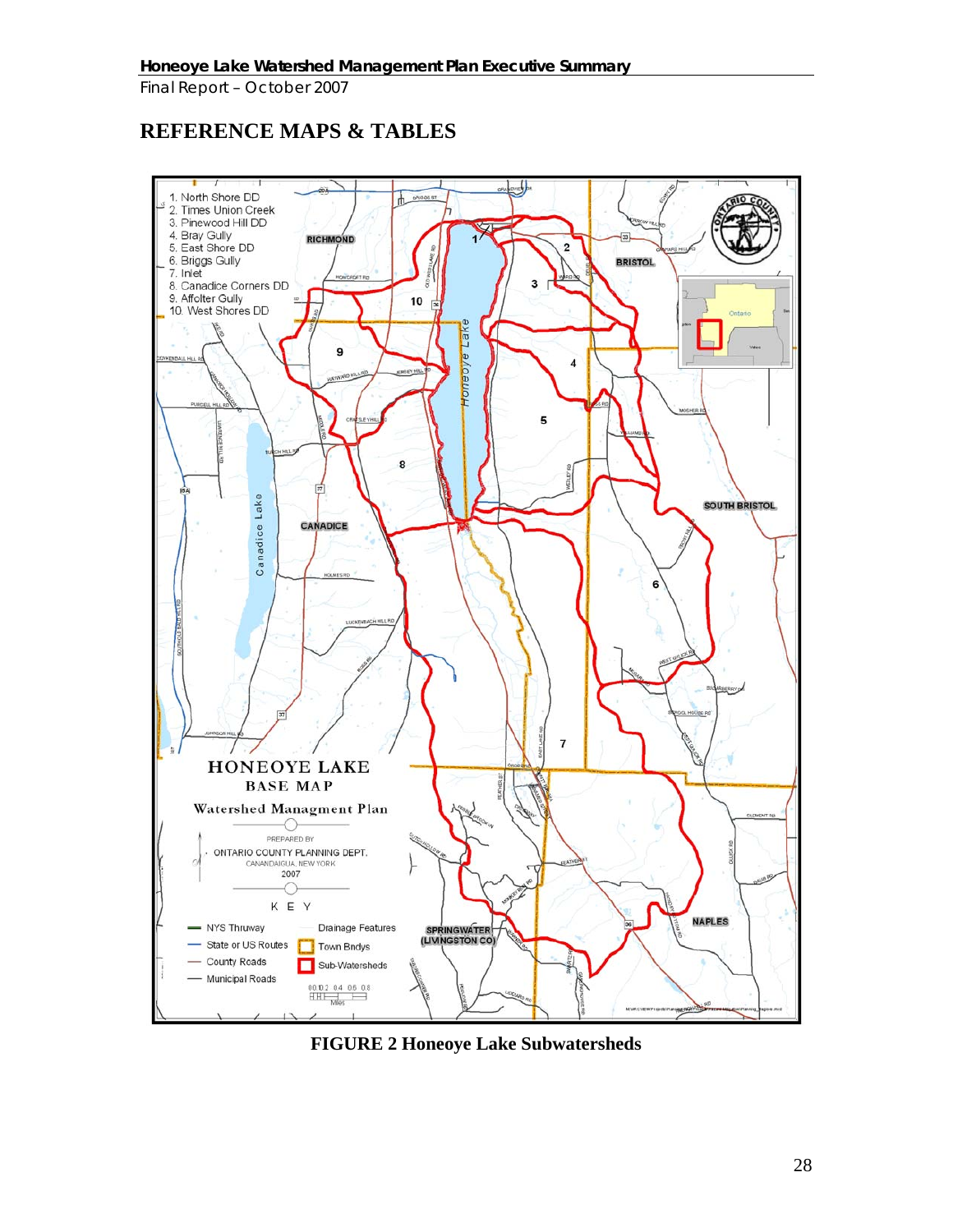# **HONEOYE LAKE WATERSHED STATISTICS**

| Watershed Width                  | 4.25 mi.                            | 6.8 km.<br>17.4 km. |              |                            |
|----------------------------------|-------------------------------------|---------------------|--------------|----------------------------|
| Watershed Length                 | 10.9 mi.                            |                     |              |                            |
| Watershed Area                   | 38.3 sq. mi.                        | 99.1 sq. km.        |              | 24,497 acres               |
| Sub-watersheds                   |                                     |                     | Area (acres) |                            |
| $\mathbf{1}$                     | North Shore DD                      |                     | 64           | <b>DD-</b> Direct Drainage |
| $\overline{2}$                   | <b>Times Union Creek</b>            |                     | 651          |                            |
| 3                                | Pinewood Hill DD                    |                     | 832          |                            |
| $\overline{4}$                   | <b>Bray Gully</b>                   |                     | 1,165        |                            |
| 5                                | East Shore DD                       |                     | 2,387        |                            |
| 6                                | <b>Briggs Gully</b>                 |                     | 3,140        |                            |
| 7                                | Inlet                               |                     | 10,676       |                            |
| 8                                | <b>Canadice Corners DD</b>          |                     | 1,273        |                            |
| 9                                | <b>Affolter Gully</b>               |                     | 1,585        |                            |
| 10                               | West Shore DD                       |                     | 919          |                            |
| <b>Total Land Area</b>           |                                     |                     |              | 22,692                     |
| Lake Area                        |                                     |                     |              | 1,805                      |
| <b>Total Watershed Area</b>      |                                     |                     |              | 24,497                     |
|                                  |                                     |                     |              |                            |
| <b>Mean Annual Precipitation</b> | 34.6 in.                            |                     | 1993-2006    |                            |
| <b>Mean Annual Temperature</b>   | 47.7 F                              |                     | 1993-2006    |                            |
| Coldest Month (January)          | 24.5 F                              |                     | 1993-2006    |                            |
| Warmest Month (July)             | 69.8F                               |                     | 1993-2006    |                            |
| Growing Season                   | 140-170 days dependent on elevation |                     |              |                            |
| Population                       | 1930                                | 823                 |              |                            |
|                                  | 1970                                | 1276                |              |                            |
|                                  | 1980                                | 1837                |              |                            |
|                                  | 2005                                | 2772                |              |                            |
|                                  |                                     |                     |              |                            |
|                                  |                                     |                     |              |                            |

| Major Public Lands                                                                 | acres |
|------------------------------------------------------------------------------------|-------|
| Cumming Nature Center (Rochester Museum and Science Center)                        | 914   |
| NYS Parks' Harriet Hollister Spencer State Recreation Area<br>$\blacksquare$       | 696   |
| NYSDEC Honeoye Inlet Wildlife Management Area<br>$\mathbf{R}$                      | 2454  |
| Finger Lakes Community College's Muller Conservation Field Station<br>$\mathbf{r}$ | -50   |
| The Nature Conservancy's Muller Boy Scout Reservation<br>$\mathbf{u}$              | 164   |
| Finger Lakes Land Trust's Wesley Hill Preserve                                     | 360   |
| <b>Total Public Lands</b>                                                          |       |

# **FIGURE 3- Honeoye Lake Watershed Statistics**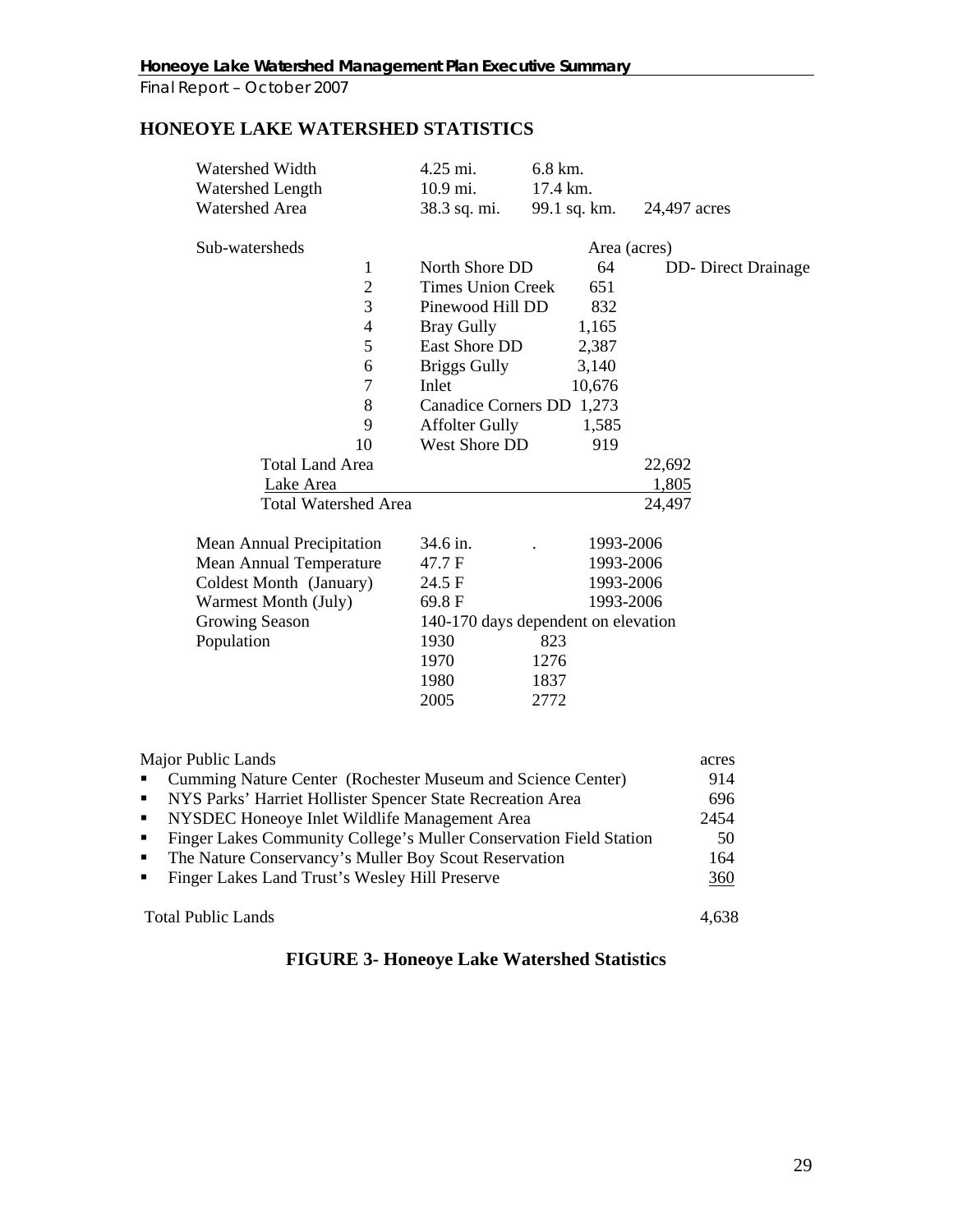

**FIGURE 4- Honeoye Lake Infrared Photo and Bathymetric Map**